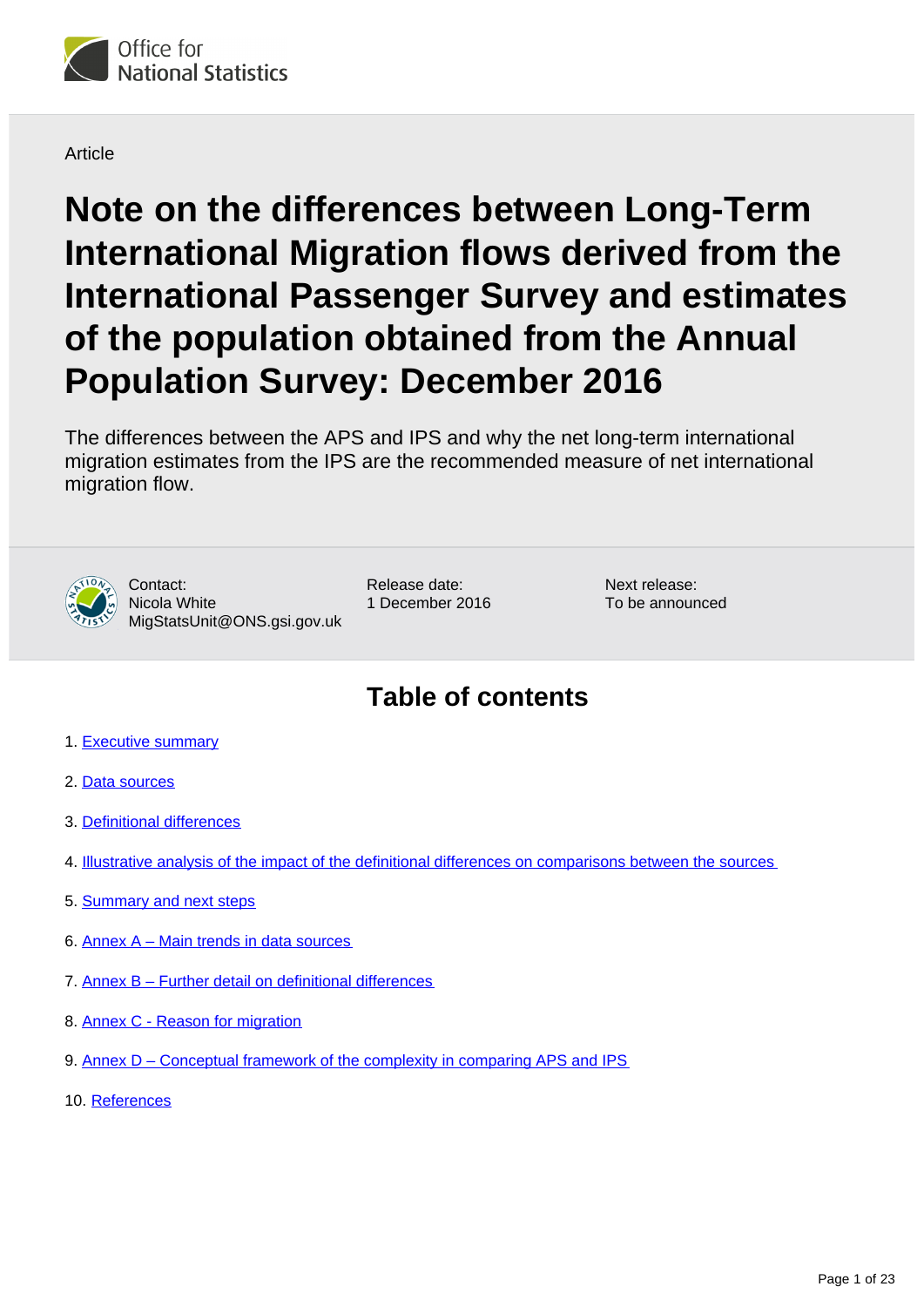# <span id="page-1-0"></span>**1 . Executive summary**

1.0.1 This note is part of a series of reports that are being published setting out the differences between the different data sources that measure international migration to and from the UK. The Office for National Statistics (ONS) produces several series of statistics on international migration:

- those that provide information on the flow (or movement) of international migrants
- those that estimate the stock (or resident population) of non-UK born people or nationals living in the UK.

1.0.2 In May 2016, a note was published on the [difference between Long-Term International Migration \(LTIM\)](https://www.ons.gov.uk/peoplepopulationandcommunity/populationandmigration/internationalmigration/articles/noteonthedifferencebetweennationalinsurancenumberregistrationsandtheestimateoflongterminternationalmigration/2016)  [estimates and the number of National Insurance numbers issued to overseas nationals](https://www.ons.gov.uk/peoplepopulationandcommunity/populationandmigration/internationalmigration/articles/noteonthedifferencebetweennationalinsurancenumberregistrationsandtheestimateoflongterminternationalmigration/2016) .

1.0.3 This note explores the definitional differences between LTIM flows produced using the International Passenger Survey (IPS) and the change in the estimates of the non-UK born population stock measured by the Annual Population Survey (APS). In theory, the change in the number of non-UK born people living in the UK from year-to-year should be close to the net flow of non-UK born people into the UK. Therefore some users of the data have derived a proxy flow from the published APS stock estimates rather than using the intended LTIM flow estimates. Both sources (IPS and APS) have value but are not directly comparable in this way as they have fundamental coverage and sampling differences. They are designed to measure different things, in different ways, based on different types of data, and neither has complete coverage.

1.0.4 One important example of these differences is that the APS is a survey of residential addresses and does not include most communal establishments whereas the IPS does include people who may live in communal establishments and this may be of particular relevance for measuring international migration. Changes in stock between 2 points in time show the net effect of all population changes rather than a flow and are subject to relatively large levels of uncertainty.

1.0.5 The note concludes that:

- both sources are valuable in their own right and provide us with an understanding of the flows of international migrants as well as the numbers of international migrants in the household population
- it is not appropriate to estimate a flow from the change in the level of stocks from the APS; in the same way it is not appropriate to estimate stock figures by adding together flows
- the IPS should be used to measure flows of international migrants and some of their characteristics
- the APS should be used to measure the stock of international migrants in the residential household population and some of their characteristics
- both the IPS and APS are sample surveys and have levels of uncertainty attached to their estimates
- we are continuing to look at other sources of information, including administrative data, to improve our understanding of the impact of international migration at the national and local level

1.0.6 The APS uses data from 2 waves from the main Labour Force Survey (LFS) with additional data collected via a local sample boost and is not a stand-alone survey – therefore the conclusions around the APS equally apply to the LFS.

1.0.7 This note provides a brief explanation of the sources and includes estimates from them, noting how the numbers differ and considering whether the trends are consistent. A summary of the main definitional differences is provided, followed by discussion of the most prominent issues, and illustrative analyses.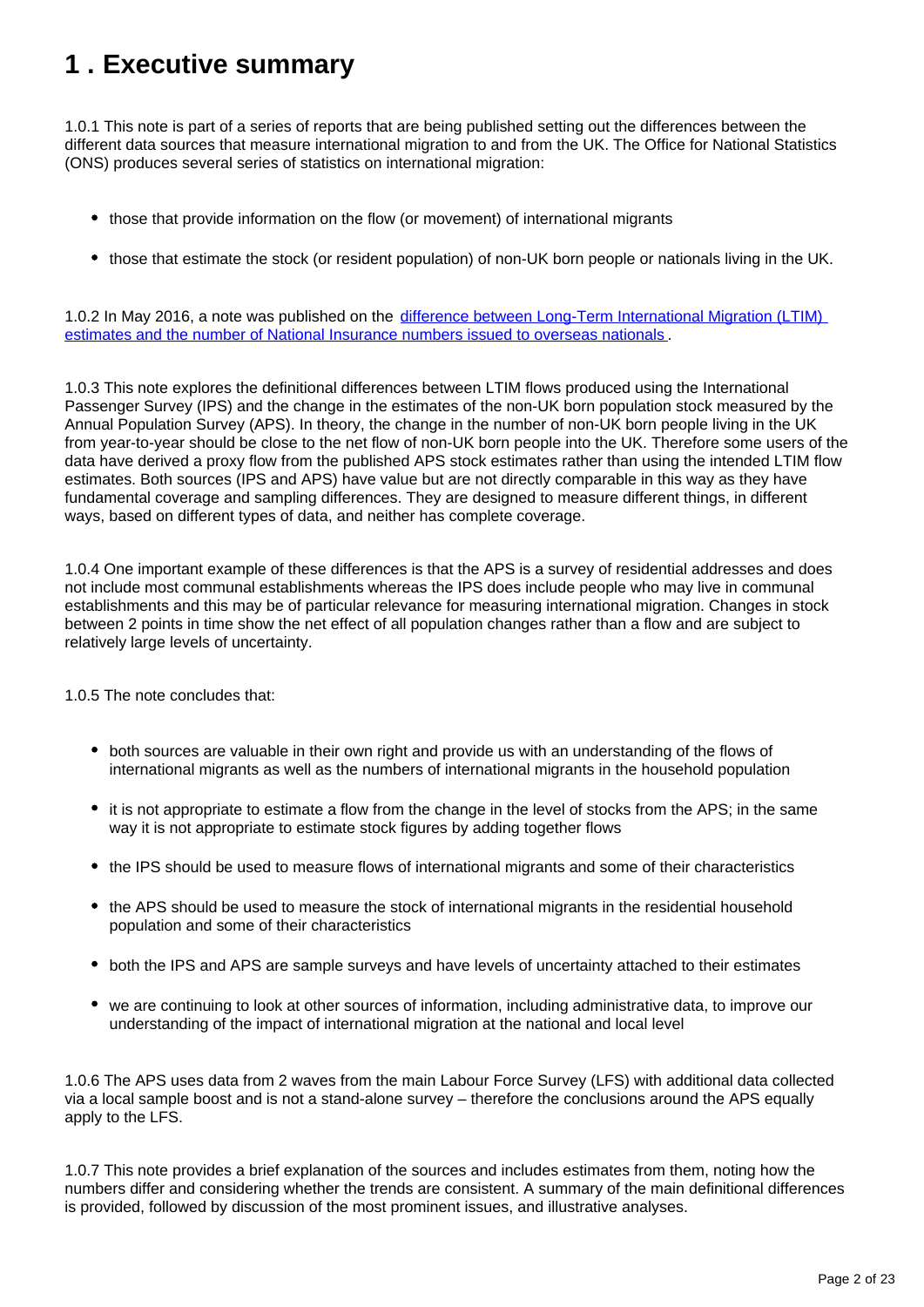1.0.8 Illustrative analyses of the LTIM net flows compared against the year-on-year change in the APS population estimates highlight the resultant fluctuating APS trends and note the differences between those born in the EU and outside of the EU and different EU country groupings. Analysis also shows that far larger confidence intervals surround the change in the APS from year to year compared with the comparatively smaller confidence intervals accompanying the LTIM flows.

# <span id="page-2-0"></span>**2 . Data sources**

2.0.1 There is no single, comprehensive statistical data source that identifies international migrant flows and provides information on migrants while they are living in the UK. Consequently, international migration is estimated using information from surveys designed for different purposes; both on their own and in combination with administrative data. Differences in the methodology and focus of the different published estimates complicate the understanding of international migration statistics.

2.0.2 International migration flows are derived from the Long-Term International Migration (LTIM) series, based on the International Passenger Survey (IPS) (a port survey), and are intended to measure long-term international migration flow to and from the UK. LTIM estimates are based on the IPS with adjustments made using administrative data for asylum seekers, non-asylum enforced removals, people resettled in the UK under resettlement schemes, visitor and migrant switchers and flows to and from Northern Ireland.

2.0.3 Our international migration statistics use the [UN recommended definition](http://unstats.un.org/unsd/publication/SeriesM/SeriesM_58rev1e.pdf) of a long-term international migrant: "A person who moves to a country other than that of his or her usual residence for a period of at least a year (12 months), so that the country of destination effectively becomes his or her new country of usual residence."

2.0.4 Further methodological details are available for the [IPS](https://www.ons.gov.uk/peoplepopulationandcommunity/leisureandtourism/qmis/internationalpassengersurveyipsqmi) and [LTIM](https://www.ons.gov.uk/peoplepopulationandcommunity/populationandmigration/internationalmigration/methodologies/internationalmigrationmethodology) and the trend for LTIM estimates can be seen in Annex A.

2.05 The Annual Population Survey (APS) is used as a basis for annual stock estimates of the number of people resident in the UK who were born abroad or who had non-British nationality at the time of the survey. The APS is not a stand-alone survey but uses the quarterly Labour Force Survey (LFS) (a household survey) as a foundation and supplements this with annual local area sample boosts to produce rolling annual estimates. It is predominantly a household survey, including by proxy only a limited number of people living in communal establishments<sup>1</sup>.

2.0.6 The trend of APS estimates of migrant stock can be found in Annex A. Further methodological details are available for the **LFS** and **APS**.

2.0.7 There are other sources of data providing information on migration, including [census](http://www.ons.gov.uk/ons/guide-method/method-quality/specific/population-and-migration/international-migration-methodology/quality-of-long-term-international-migration-estimates-from-2001-to-2011---full-report.pdf) data every 10 years and administrative data available to other government departments, but this note will focus on the 2 sources of most relevance to the difference between our estimates of flows and stocks, specifically the APS estimates of the non UK-born population and the LTIM flows data by country of birth derived from the IPS.

### **Notes:**

1. A communal establishment is generally defined as providing managed residential accommodation, usually containing multiple people and distinct from a private residential household. They can include student halls of residence, hotels, hospitals or hostels, for example.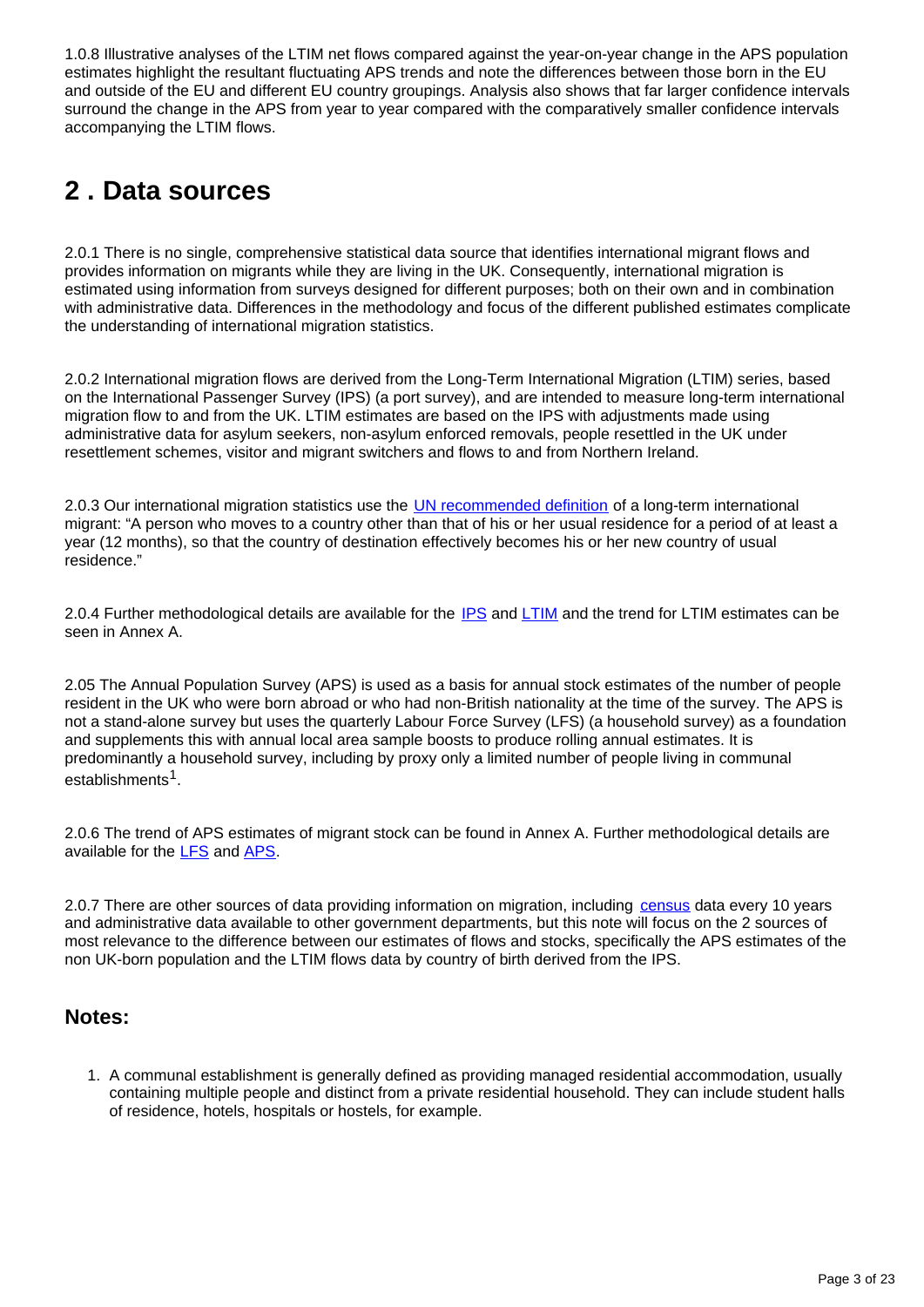# <span id="page-3-0"></span>**3 . Definitional differences**

3.0.1 The Office for National Statistics (ONS) produces several series of statistics on international migration, split into 2 groups: those that provide information on the flow (or movement) of migrants into and out of the country and those that estimate the stock (or resident population) of non-UK born people or non-British nationals living in the UK. Estimates based on these 2 concepts are derived from different sources and there are a number of definitional differences between them.

3.0.2 This note does not set out to fully explain the impact of each definitional difference and importantly does not seek to reconcile the sources; but the conceptual issues can be examined and illustrated. The strengths and weaknesses of each source should be taken into consideration in choosing which estimates to use when investigating international migration.

3.0.3 Throughout this note, it is important to bear in mind:

- The International Passenger Survey (IPS) and Long-Term International Migration (LTIM) should be viewed as the principal and best available source of information on the flow of long-term international migrants into and out of the UK
- The Annual Population Survey (APS) is a good source for deriving an estimate of the resident non-UK born population stock.

3.0.4 None of the ONS surveys mentioned were originally designed to provide comprehensive estimates of international migration flows or stocks. The LFS (on which the APS is based) focuses on the labour market and is designed to provide estimates of employment and unemployment, as well as information on the characteristics of those working in the UK. The IPS was originally designed for use in compiling the international travel and tourism account of the balance of payments. However, the IPS has evolved over time and in 2009 [improvements](http://www.ons.gov.uk/ons/guide-method/method-quality/imps/msi-programme/working-groups/entry-and-exit-working-group/port-survey-review-stage-two-final-technical-report.pdf) were made to the survey design to better measure international migration flows.

### **3.1 Fundamental differences**

3.1.1 Two of the main differences affecting the comparability of the sources are as follows.

The APS estimates relate to residents in households and exclude people in communal establishments (such as people living on business premises such as hotels, in student halls where the parents are not UK residents, or in workers' accommodation). The LTIM statistics will include all people regardless of in which type of accommodation they choose to live (assuming they intend to stay for a year or more).

The IPS classifies long-term migrants with regard to their intentions at the time of entry to the UK and requires people to be intending to stay for a year or more to be captured in LTIM. The APS sample may include some short-term migrants<sup>1</sup>, for example, those intending to stay long-term but who later change their minds. The impact of this on the estimates cannot be quantified but is assumed to be small. The design of the APS means that a significant proportion of short-term migrants are excluded, that is, anyone not staying at a private household address and anyone who regards their main residence as overseas.

3.1.2 The APS also identifies migrants with regard to their country of birth and nationality at the time they are surveyed and sometimes a migrant's nationality will have changed since immigrating. The IPS uses the citizenship of the passport held at the time of interview<sup>2</sup> (and also collects country of birth, which will be used in the analysis later in this note).

3.1.3 These examples highlight how the coverage of the sources will already differ at a fundamental level. Table 1 expands upon the definitional differences between the flows (LTIM) and stocks (APS) data.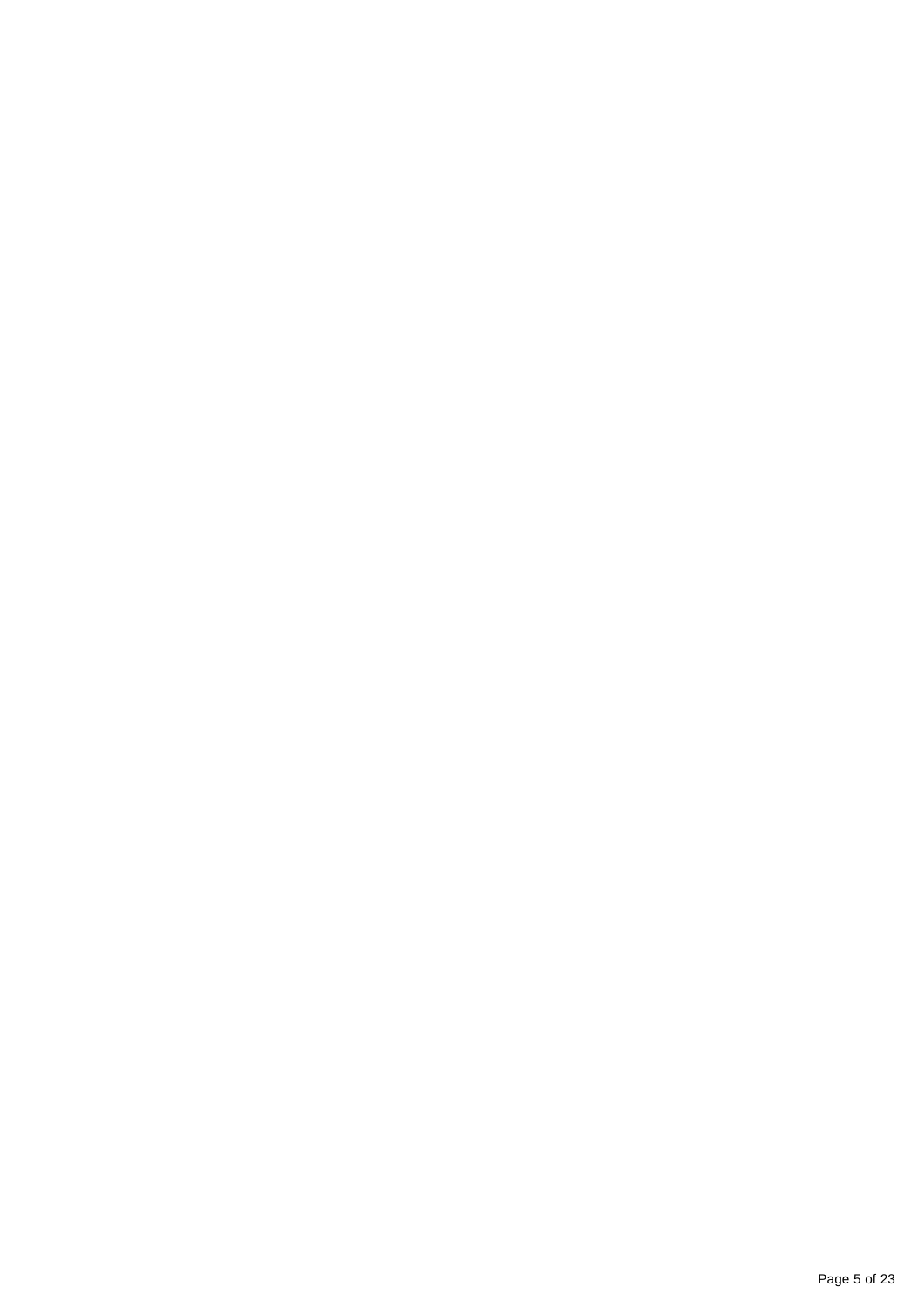#### **Table 1: Differences between sources of stocks and flows data**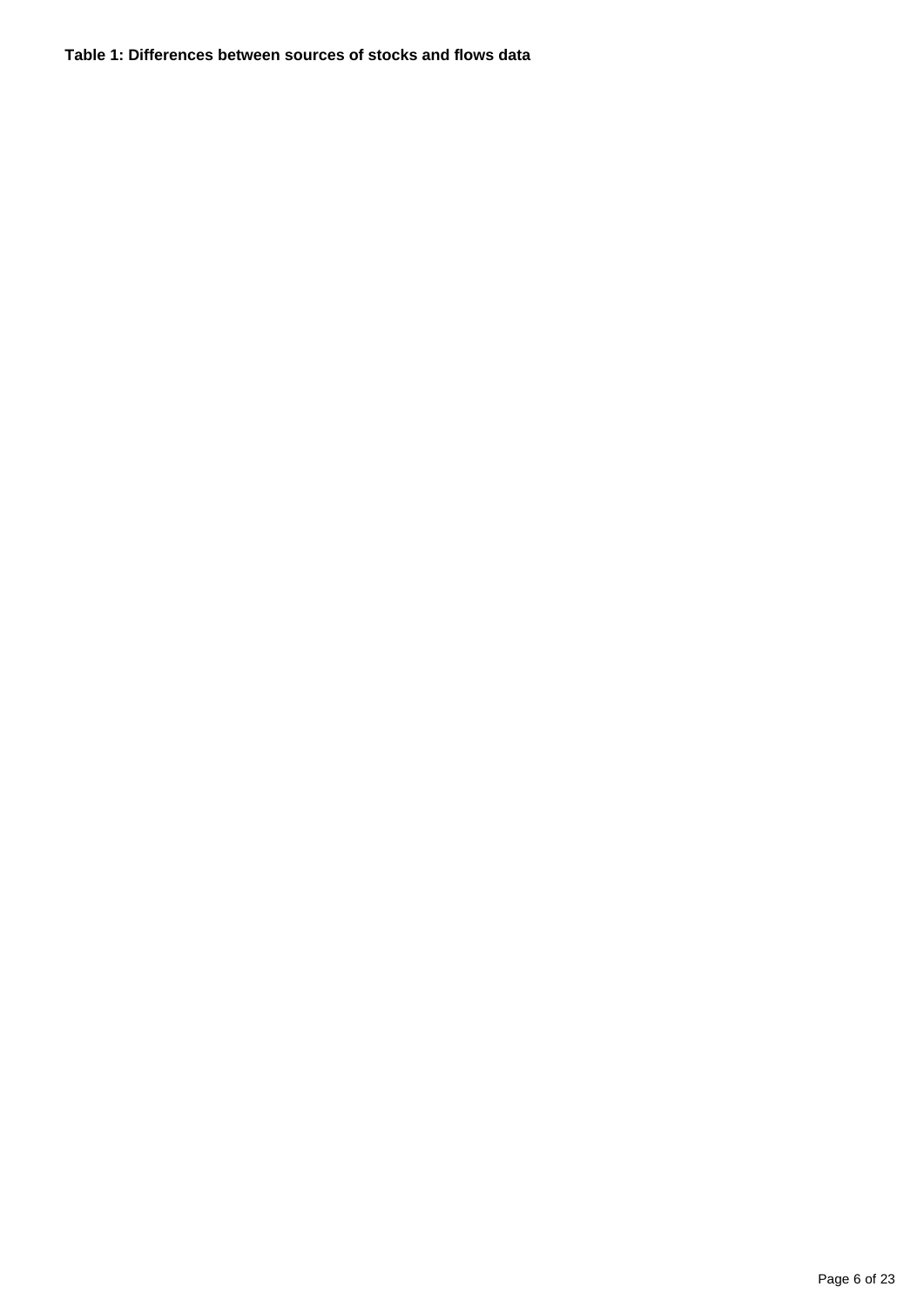|                               | Stocks data derived from the Annual<br><b>Population Survey (APS)</b>                                                                                                                                                                                                                                                                                                                                                                                                 | Flows data derived from Long-Term<br>International Migration (LTIM) and the<br><b>International Passenger Survey (IPS)</b>                                                                                                                                                                                                                                                       |
|-------------------------------|-----------------------------------------------------------------------------------------------------------------------------------------------------------------------------------------------------------------------------------------------------------------------------------------------------------------------------------------------------------------------------------------------------------------------------------------------------------------------|----------------------------------------------------------------------------------------------------------------------------------------------------------------------------------------------------------------------------------------------------------------------------------------------------------------------------------------------------------------------------------|
| Sampling<br>frame             | Represents all private households.                                                                                                                                                                                                                                                                                                                                                                                                                                    | Samples passengers as they arrive in or leave the<br>UK through ports regardless of residence type.                                                                                                                                                                                                                                                                              |
|                               | Excludes most communal establishments.                                                                                                                                                                                                                                                                                                                                                                                                                                | Adjustments made for those known to be<br>missed, for example, asylum seekers.                                                                                                                                                                                                                                                                                                   |
|                               | Has a lower response rate than IPS (more<br>detail is available) and it is not clear<br>whether recent declining rates affect the<br>fitness for purpose of the APS for<br>measuring migration, especially at<br>disaggregated levels where it could be<br>more important to know the demographics<br>of the non-response.                                                                                                                                            | Has a smaller sample size but also smaller<br>confidence intervals than the change in the APS<br>estimates.                                                                                                                                                                                                                                                                      |
|                               | Estimates cover the UK. Lowest geography<br>is local authority by single country.                                                                                                                                                                                                                                                                                                                                                                                     | Has high response rates with a sampling design<br>intended to be robust in terms of quality versus<br>response.                                                                                                                                                                                                                                                                  |
|                               |                                                                                                                                                                                                                                                                                                                                                                                                                                                                       | Estimates cover the UK. Lowest geography is<br>region by single country.                                                                                                                                                                                                                                                                                                         |
|                               | APS primarily covers all those living in households (where the address is their main residence)<br>within a given year, whereas LTIM covers all people entering and exiting the UK within that year<br>who intend to stay for a year or more. This means the APS does not cover many people in<br>communal establishments <sup>1</sup> , and LTIM does not cover short-term migrants.                                                                                 |                                                                                                                                                                                                                                                                                                                                                                                  |
| the survey year.              | Timing of APS estimates are averages over a whole                                                                                                                                                                                                                                                                                                                                                                                                                     | Single, point-in-time interview.                                                                                                                                                                                                                                                                                                                                                 |
|                               |                                                                                                                                                                                                                                                                                                                                                                                                                                                                       | Collected on an ongoing basis throughout the year,<br>with estimates produced quarterly.                                                                                                                                                                                                                                                                                         |
|                               | The IPS (and LTIM) is made up of one-off interviews that occur on an ongoing basis throughout<br>the year compiled to estimate the total flow in each year. Although LFS and APS data on<br>migration are used as stock estimates, the methodology means that each estimate is measured<br>over an extended period of time (3 months in the case of the LFS and a year in the case of the<br>APS) and so is not a true point-in-time stock estimate.                  |                                                                                                                                                                                                                                                                                                                                                                                  |
| Definition<br>of a<br>migrant | A migrant is defined as someone whose<br>main residence is in the UK at the time of<br>interview and their country of birth is non-<br>UK or whose nationality is non-British.                                                                                                                                                                                                                                                                                        | The UN definition is used to define a migrant: "a<br>person who moves to a country other than that of<br>his or her usual residence for a period of at least a<br>year (12 months), so that the country of destination<br>effectively becomes his or her new country of usual<br>residence". Therefore anyone staying or going for<br>less than 12 months is excluded from LTIM. |
|                               | Length of time in the UK is currently not<br>used to define a migrant in the APS and so<br>long-term and some short-term migrants<br>can be included in the sample (though<br>would be weighted to population estimates<br>which exclude short-term migrants).                                                                                                                                                                                                        |                                                                                                                                                                                                                                                                                                                                                                                  |
|                               | The APS classifies a migrant by their self-reported country of birth or alternatively by their<br>nationality. Meanwhile the IPS and LTIM follow the UN definition that a move to a new country for<br>a period of at least 12 months is classed as long-term migration and uses the citizenship of the<br>passport held. Consequently LTIM includes only long-term migrants and includes long-term<br>migrants who are British citizens, or who were born in the UK. |                                                                                                                                                                                                                                                                                                                                                                                  |
|                               | Nationality As stated by respondent. If respondent has<br>dual nationality, the first one given is<br>recorded in the survey.                                                                                                                                                                                                                                                                                                                                         | Citizenship is taken from the passport shown at the<br>time of the interview, or (if this is not available)<br>taken as stated by respondent.                                                                                                                                                                                                                                    |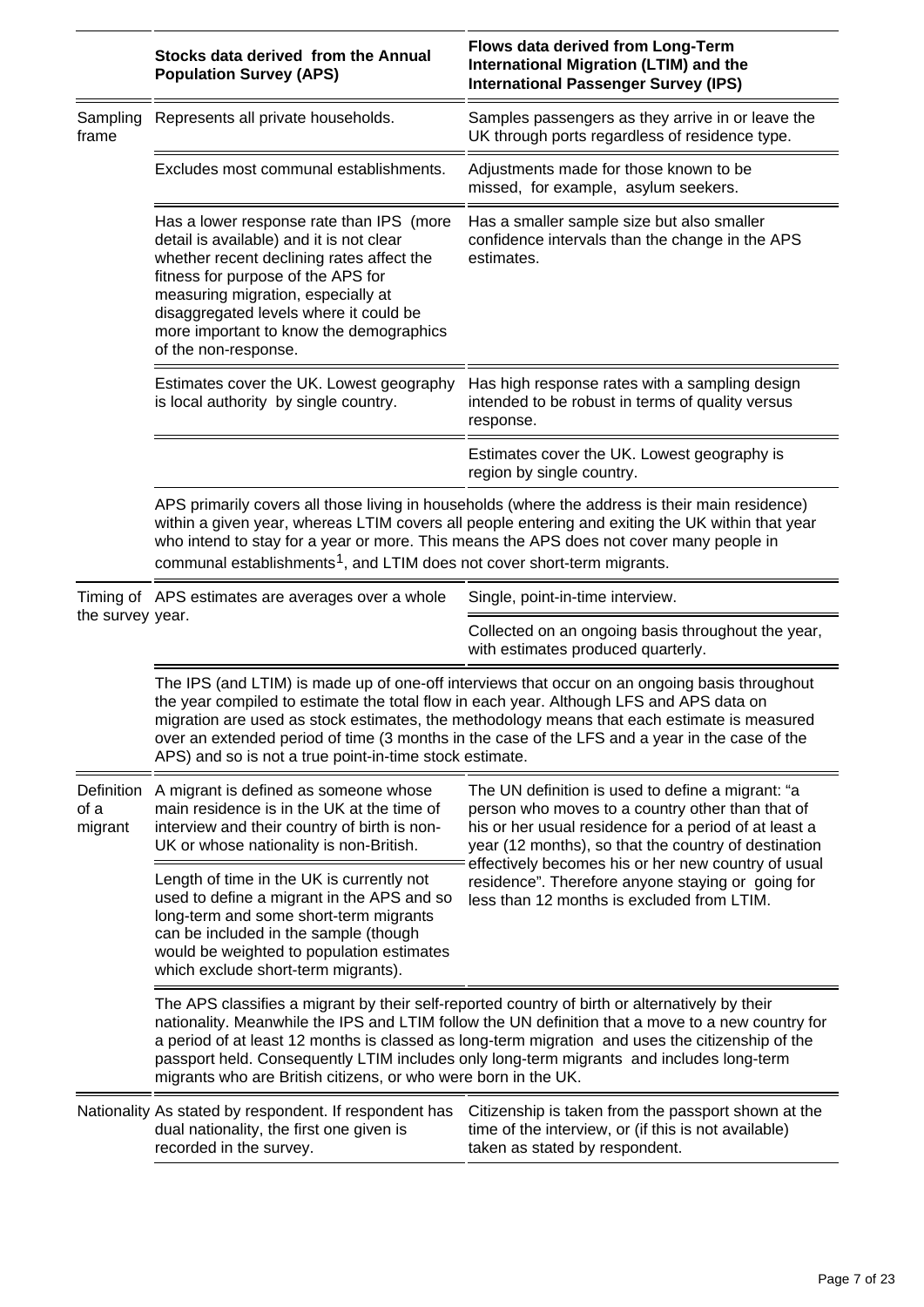The APS defines migrants based on their nationality or country of birth. While a person's country of birth is normally clearly defined and will not change, a person's nationality may change and is self-reported once on first contact. In the IPS a person's citizenship is taken from the passport shown at the time of the interview.

| Actual<br>versus<br>intended<br>migration | The APS asks for the date of arrival in the<br>UK for non-UK born migrants. This can be<br>used to calculate the actual length of time<br>the respondent has lived in the UK.                                                                                 | The IPS collects information on intended length of<br>stay in or outside the UK. However, LTIM includes<br>some adjustments for migrants whose actual length<br>of stay is different from their original intentions. |
|-------------------------------------------|---------------------------------------------------------------------------------------------------------------------------------------------------------------------------------------------------------------------------------------------------------------|----------------------------------------------------------------------------------------------------------------------------------------------------------------------------------------------------------------------|
|                                           | However, no information is provided<br>regarding how long they may remain in the<br>UK making it difficult to identify short-term<br>migrants.                                                                                                                | It is generally possible to differentiate between long-<br>term and short-term migrants.                                                                                                                             |
| Asylum<br>seekers                         | Included if living in a private residence.<br>Those living in communal establishments<br>are excluded.                                                                                                                                                        | Included. Some asylum seekers could be surveyed<br>by the IPS, but an adjustment is included in LTIM<br>based on Home Office data on asylum seekers.                                                                 |
|                                           | Persons arriving as asylum seekers or as refugees on resettlement schemes are identified and<br>removed from the IPS. However, one of the components of LTIM is an adjustment for asylum<br>seekers and refugees based on Home Office administrative records. |                                                                                                                                                                                                                      |

Source: Office for National Statistics

Notes:

1. This is touched on further in an ONS report highlighting that the LFS may not have been fit for purpose for redistributing migrants at local level.

More detail on the differences between the sources can be found in Annex B.

3.1.4 The 2 sources measure different things, in different ways, based on different types of data and neither has complete coverage; and so, in practice, should not be directly compared. This becomes more apparent when the comparison being drawn is between the LTIM estimates of net migration and the "change" in the non-UK stock of the population from one year to the next.

3.1.5 Figure 1 provides a very basic example of the difficulty in using the APS to derive a proxy flow, though it must be noted that the full extent of the situation is far more complex than this one illustration. A more detailed overview of the relationship between APS stocks and LTIM flows can be found in Annex D.

3.1.6 The simple example in Figure 1 shows a situation in which an immigrant moves to the UK into a communal establishment which is not covered by the APS. The IPS correctly counts this inflow, but the APS does not. Only when the immigrant moves to a sampled residential address does the APS then count them as an increase compared with the APS the previous year. This would look like a migrant inflow, but would not actually be an international migration event in that year. When the migrant then left the UK, if sampled, both sources would register an emigration.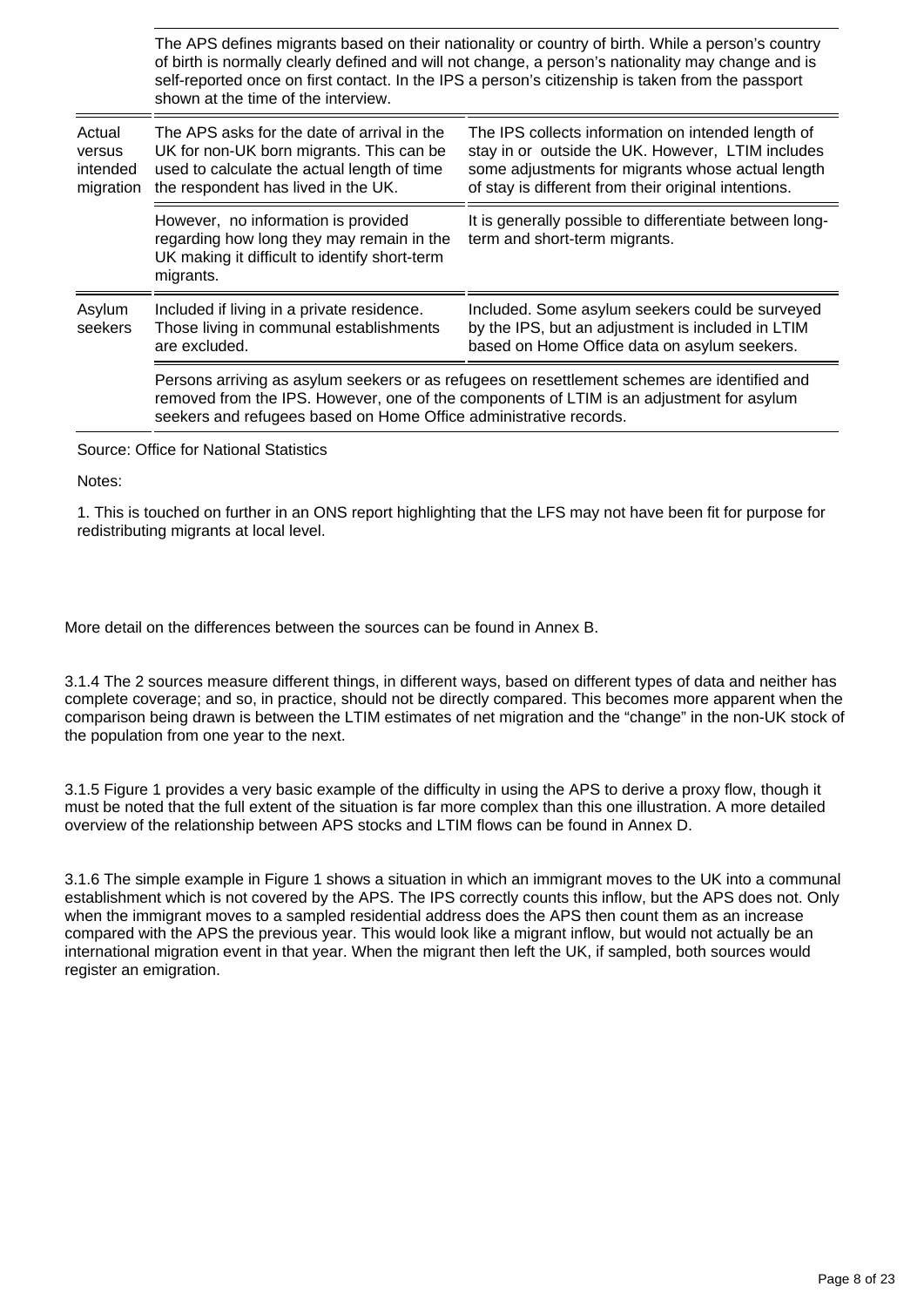#### **Figure 1: Illustration of the disparity between Annual Population Survey and International Passenger Survey measures of flow**



3.1.7 This short example also highlights the difficulty of using the average of multiple years of flows and changes – for instance, the average of the first 2 years is plus 0.5 in both sources, but of the second 2 years is 0 for the APS and minus 0.5 for the IPS. One can see how this disparity can increase as migrant journeys become more complex.

3.1.8 To exploit the APS dataset further, the APS "year of arrival" variable can be used to identify when the international migration event itself occurred and thus produce a proxy measure to identify recent immigrants. Due to the coverage of the APS dataset this should still be framed as a type of stock measure, not a flow, for example, a measure of the number of migrants present in the population in year x who arrived in the last 12 months.

3.1.9 Changes in stocks are between 2 points in time and show the net effect of all population changes, which can be different from the gross inflows and outflows. Creating proxy flow measures using the year-on-year change from the APS, results in fluctuating and inconsistent trends, as well as increased uncertainty around the estimates as can be seen in the illustrative analyses in Section 4.

## **Notes for Definitional differences:**

- 1. Until 2008 there was a 6-month residency test, but this has since been removed. There may therefore be a slight discontinuity with pre-2008 data, which may have included fewer short-term migrants than since the rule has been disregarded.
- 2. People with dual passports will be recorded based on the passport carried for the journey for which they are interviewed by the IPS.

# <span id="page-8-0"></span>**4 . Illustrative analysis of the impact of the definitional differences on comparisons between the sources**

4.0.1 In theory, the change in the number of foreign-born people living in the UK from year-to-year should be close to the net flow of foreign-born people into the UK. However, the changes in stock estimates from the Annual Population Survey (APS) and the flow estimates from the International Passenger Survey (IPS) and Long-Term International Migration (LTIM) are not comparable in this way due to the definitional differences of the data sources mentioned in the earlier part of this note.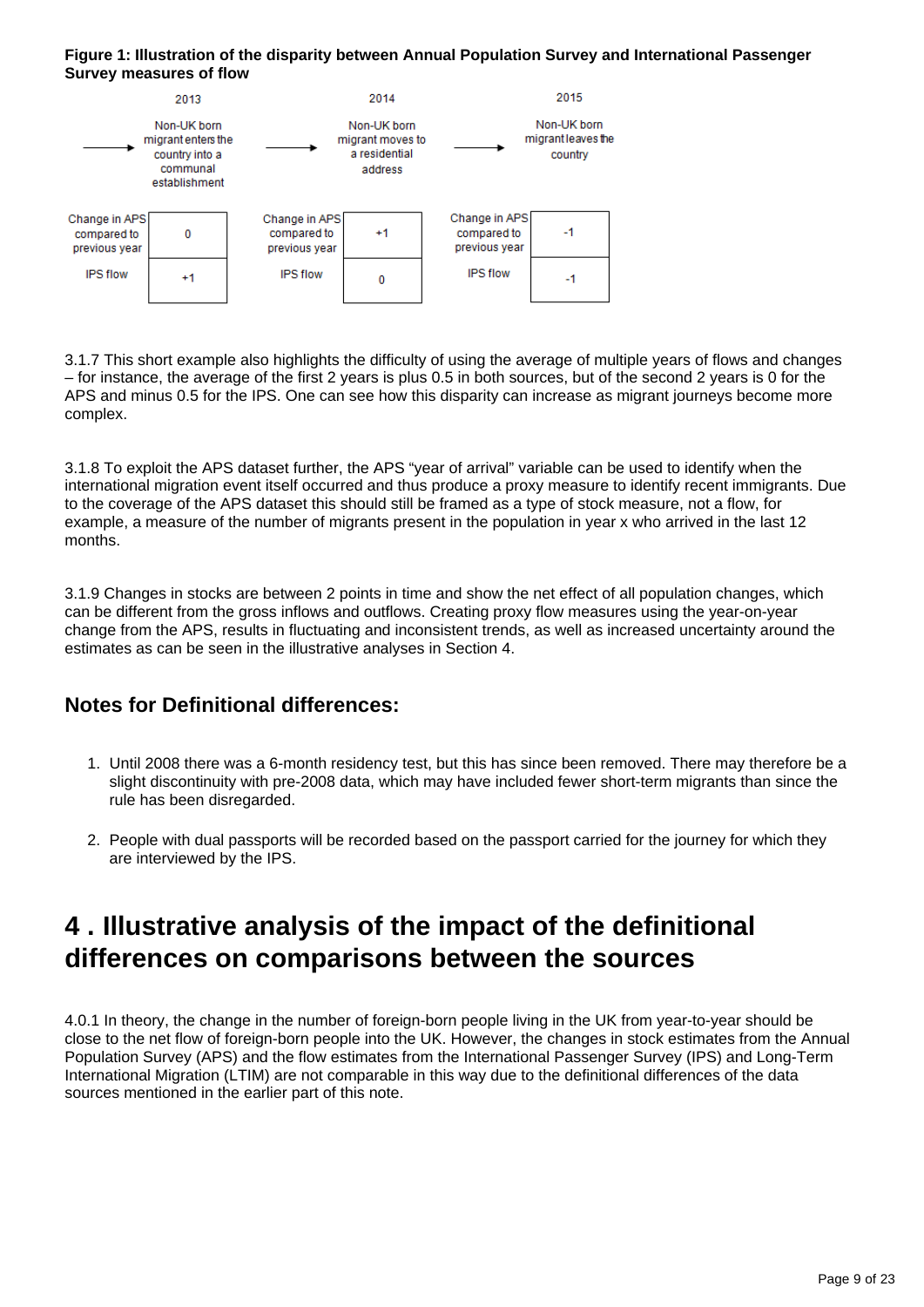4.0.2 To illustrate the differences between the surveys and their resultant estimates, a number of analyses are presented in this section, highlighting how the main differences noted previously are reflected in the data themselves. The analyses begin by looking at the overall picture and then break the estimates down to examine the different trends seen for those born in the EU or outside of the EU, and then within each of the main EU country groupings, noting the different patterns seen and the difficulties that arise when conducting this type of disaggregated analysis.

4.0.3 The analyses show that the relationship between the sources is not consistent over time; the APS change fluctuates above and below the LTIM net migration estimates and fluctuates to a larger extent than LTIM. Looking at this pattern by EU and non-EU groupings it can be seen that the change in the APS estimate is higher than the LTIM net migration estimate for the EU grouping for every year except 2013, while from 2009 for those born outside of the EU, the opposite is true.

4.0.4 Confidence intervals for the change in the APS are large (though on the whole overlap with the net migration estimates and confidence intervals) indicating a greater level of uncertainty in the APS data when used in this way. The pattern of change in the APS fluctuates even more when looking at the data at smaller levels of disaggregation.

### **4.1. Non-UK born**

4.1.1 The following sub-sections look at the trend over time of LTIM by country of birth <sup>1</sup> compared with the estimates of foreign-born people as measured by the APS. Migrants living in the UK can be defined on the basis of either non-British nationality or being born outside the UK. Throughout this analysis the country of birth definition is used because this allows for a more consistent comparison of change over time as a person's country of birth will not change, unlike nationality which could change if someone became a British citizen for example; and estimates will not be affected by births to non-UK born mothers, as those births would be UK-born babies.

4.1.2 Annex A shows that between 2004 and 2015 the APS estimate of the non-UK born population has continually increased. However, the rate of change fluctuates from year to year and carries a higher level of uncertainty around the estimate, indicating it is less reliable, as shown in Figure 2 .

4.1.3 Note that the APS data shown do not represent population estimates, but rather a measure of the "difference" in the population estimate from year to year; thus if there is a decreasing trend in Figure 2, this does not mean there is a reduction in the non-UK born population, but just that the rate of increase in the population has slowed (the APS population increases whenever the change is above zero).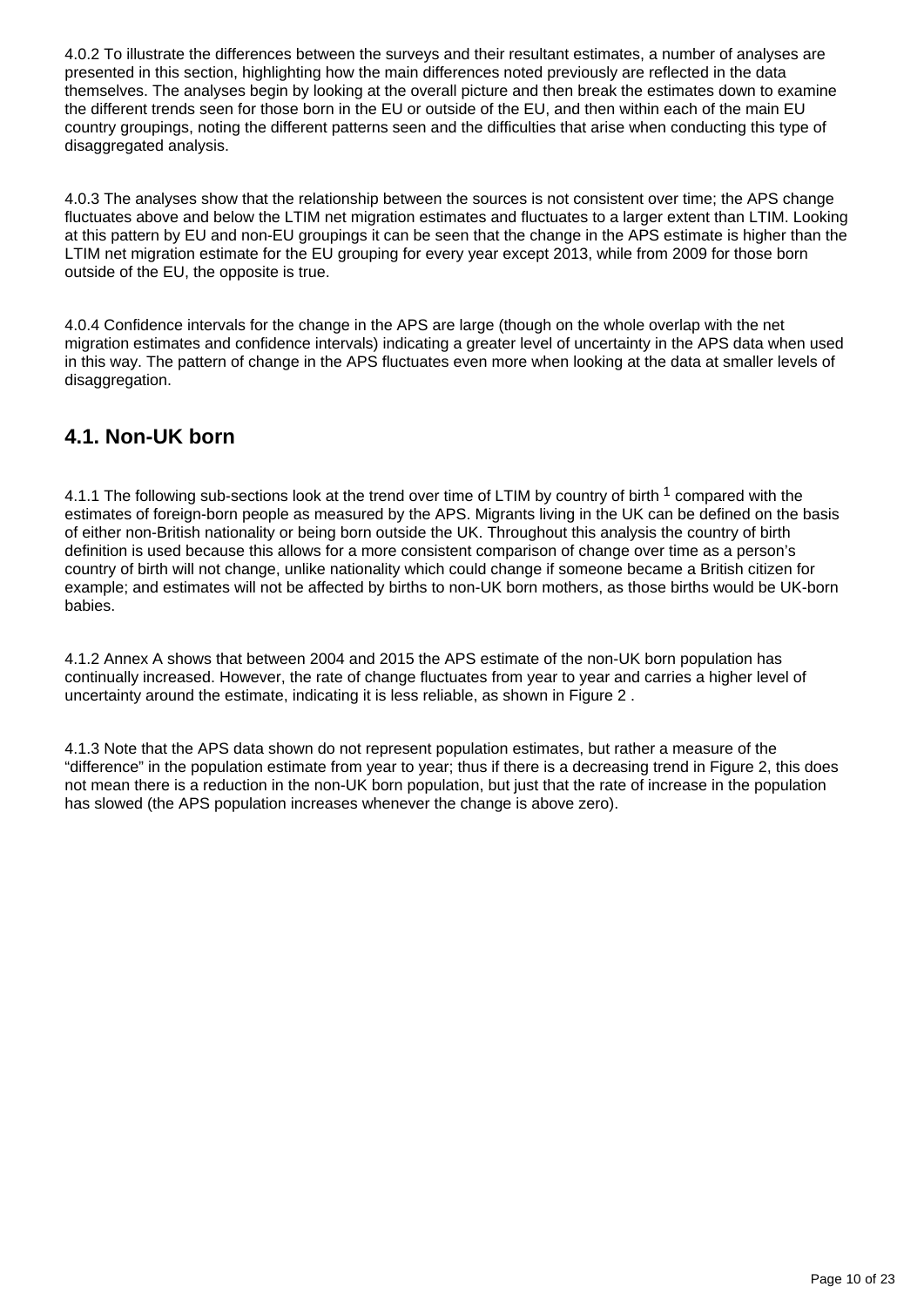#### **Figure 2: Comparison of Long-Term International Migration net migration estimates and annual differences in Annual Population Survey estimates of the population, non-UK born population, 2004 to 2015**



4.1.4 The change in the APS estimate will include the deaths of migrants, which will result in a reduction in an estimate of the population. A death is a migrant leaving the population, not leaving the country, but if the APS data are used to imply a flow then those deaths appear, incorrectly, as emigration events.

4.1.5 As noted, the relationship is not consistent over time; the APS change fluctuates above and below the LTIM net migration estimates during the period shown and fluctuates to a larger extent than LTIM. However, the LTIM estimate in 2014 was the largest over the period shown on Figure 2 and compares with a large change also shown in the change in the APS.

4.1.6 Figure 2 also displays each estimate's confidence interval. This is an indication of the uncertainty around the estimates arising from variability due to the sampling involved in any survey. The larger the confidence interval, the greater the level of uncertainty. The confidence interval shows the range in which one would expect to find the true estimate most of the time<sup>2</sup>. It can be seen that the estimates of change using the APS have wider confidence intervals, though they do often overlap with the smaller confidence interval of the LTIM estimate.

4.1.7 The recent decline in response rates for the APS could result in increased volatility in estimates with small sample sizes. It should be borne in mind that as the country groupings in the following analyses get smaller, the sample sizes involved also get smaller, meaning that sampling variability may be more evident in the trends.

# **4.2 EU and non-EU born**

4.2.1 Figure 2 showed that in 2010 and from 2012 onwards, the change in the APS stocks figure was below the net migration of foreign-born people estimated by LTIM. Looking in more detail at this pattern by EU (Figure 3) and non-EU (Figure 4) groupings, it can be seen that the change in the APS estimate is higher than the LTIM net migration estimate for the EU grouping for every year except 2013, while from 2009 for those born outside of the EU, the opposite is true.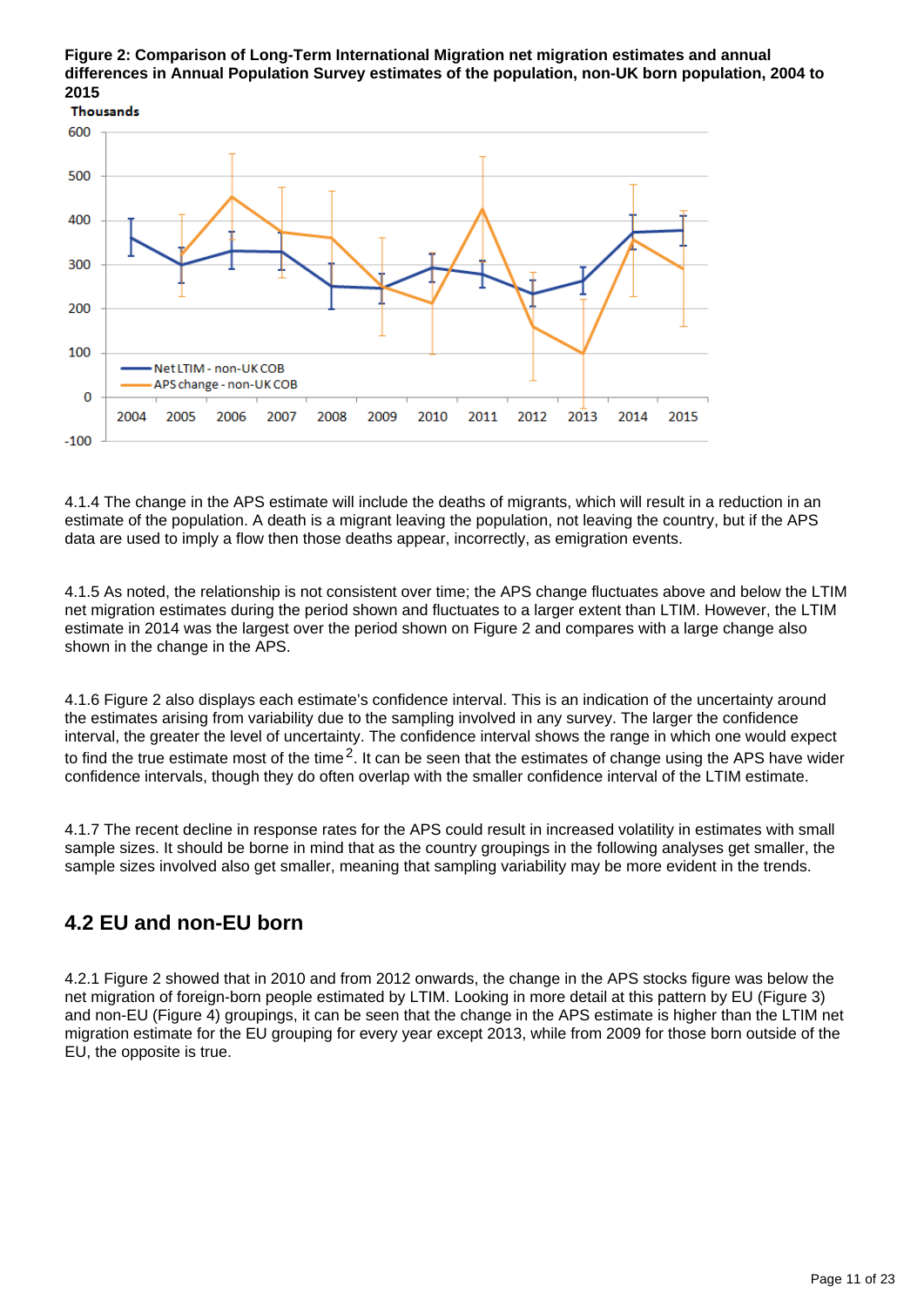**Figure 3: Comparison of Long-Term International Migration net migration estimates and annual differences in Annual Population Survey estimates of the population – EU-born population, 2004 to 2015 Thousands** 



4.2.2 It is worth noting that freedom of movement for EU citizens during this period could have resulted in shortterm or circular migration episodes, which could lead to migrants being included in the APS but not in LTIM estimates; although, as some of these short-term and circular migrants will live in communal establishments, not all will be captured in the APS.

**Figure 4: Comparison of Long-Term International Migration net migration estimates and annual differences in Annual Population Survey estimates of the population – non-EU-born population, 2004 to 2015**



4.2.3 The coverage differences mentioned earlier are likely to explain why there are differing patterns for those born in the EU and those born outside the EU; in particular, a notable difference is likely to arise from the fact that international students living in student halls could be captured by the IPS but not by the APS as it excludes most communal establishments. Given that IPS data show that a large proportion of non-EU citizens come to the UK for study, it is not unexpected that the IPS would in places be higher than the APS for the non-EU country of birth data given in Figure 4.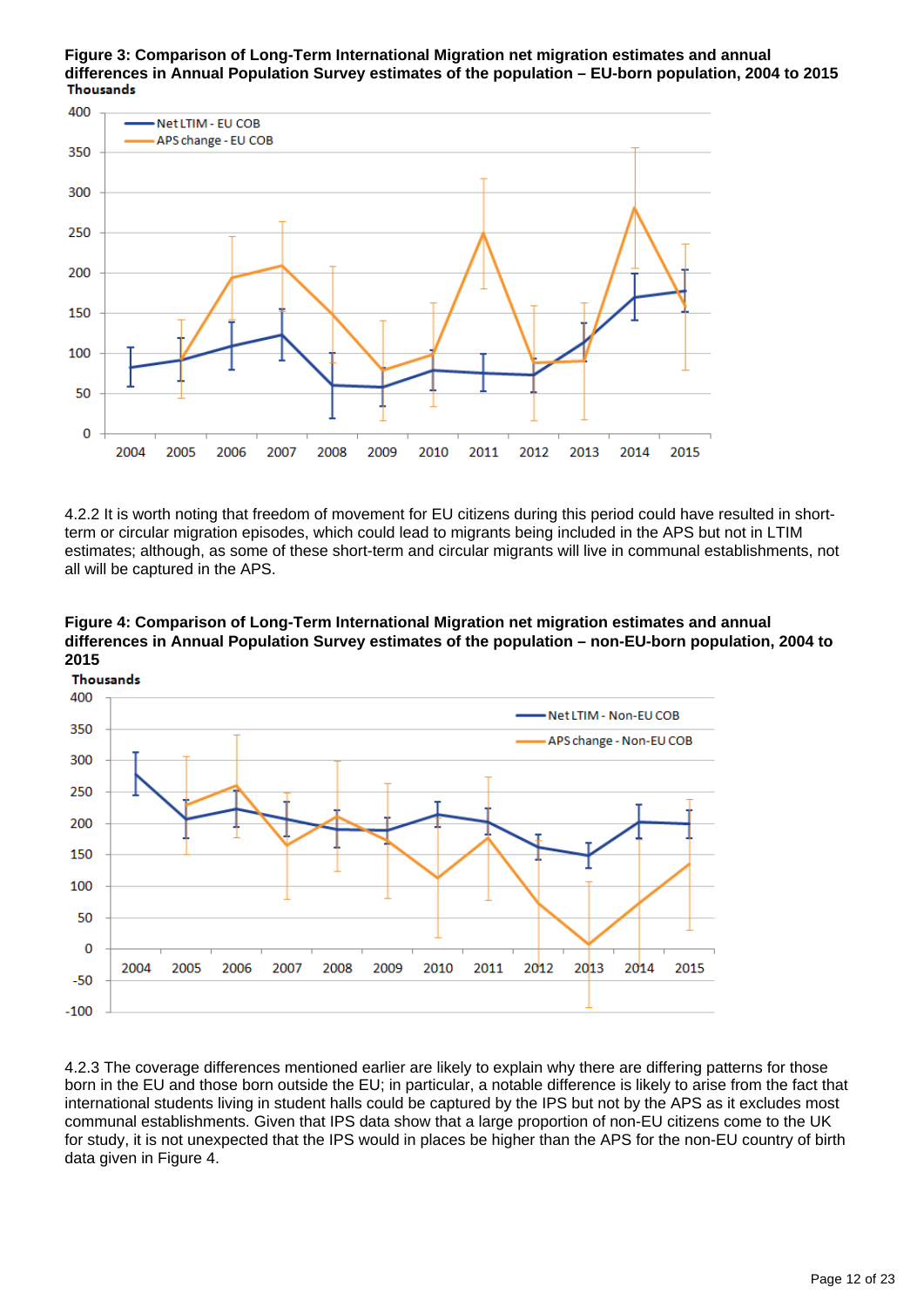4.2.4 Again the confidence intervals for the change in the APS are large and on the whole overlap with the net migration estimates and confidence intervals. The pattern of change shown in Figure 3 is inconsistent and this can be seen when looking at the data in yet smaller groups  $3$ .

## **4.3 EU-14 born**

### **Figure 5: Comparison of Long-Term International Migration net migration estimates and annual differences in Annual Population Survey estimates of the population – EU14-born population, 2004 to 2015**



4.3.1 Figure 5 shows that for people born in the 14 states of the EU (not including the UK) that were members of the EU prior to the 2004 accessions, overall the change in the APS population estimate fluctuates around the LTIM net migration estimate. The patterns are similar, but on the whole the LTIM net migration estimate is usually slightly higher than the APS year-on-year change.

## **4.4 EU8-born**

4.4.1 Figure 6 highlights how the trend seen for the overall EU pattern of change in the APS population is driven by those born in the central and eastern European countries of the EU8 (who joined the EU in 2004), where the APS change is consistently higher than the LTIM net migration estimates.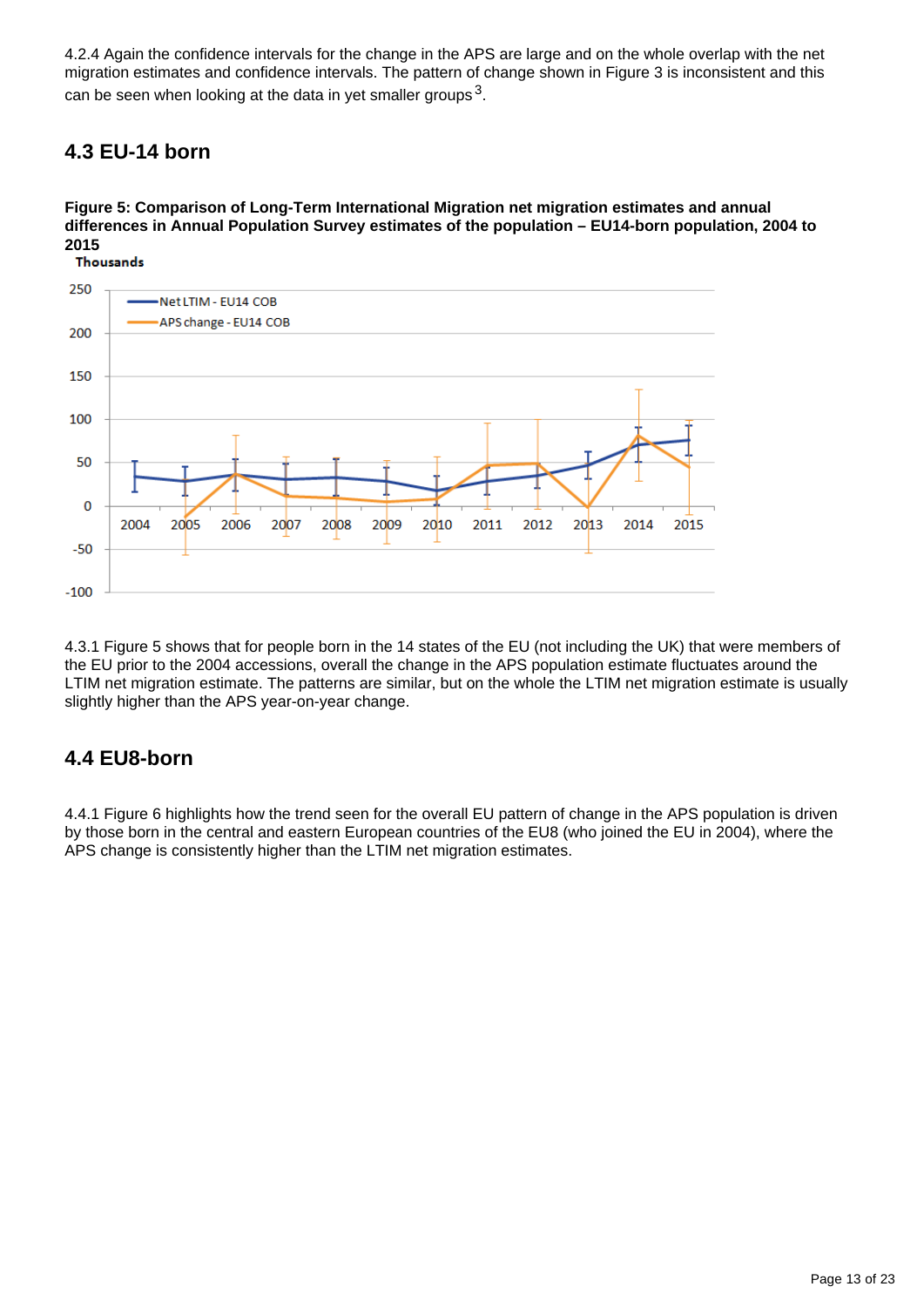### **Figure 6: Comparison of Long-Term International Migration net migration estimates and annual differences in Annual Population Survey estimates of the population – EU8-born population, 2004 to 2015**



4.4.2 The sudden peaks in the change in 2011 and 2014 were not reflected in the LTIM net migration estimates, nor in another comparator, the registrations for National Insurance numbers (not shown in the chart). The change in the APS population estimate for the EU8-born fluctuates more than any of the other groupings and at times even the confidence intervals do not coincide. The LTIM estimates of net migration do not show these unusual variations.

4.4.3 As already noted, the change in APS estimates at this level of disaggregation becomes an even more unreliable flow measure and should not be used (notwithstanding the additional analyses in this section, which illustrate these variations).

4.4.4 For the period between 2004 and 2008, the number of EU8 citizens that came and left the UK for less than 12 months (short-term international migration) increased; these people would not be included in the LTIM net migration estimate but might be included in the APS, which may be one explanatory reason for the higher APS change compared against the LTIM estimates, as well as sampling variability; although short-term migrants could live in communal establishments not included in the APS sample. It is also worth bearing in mind that those who intended to stay short-term and then stayed longer, or those who intended to stay long-term but left sooner, might not be fully accounted for in the APS estimates, whereas some of these switchers are adjusted for by LTIM.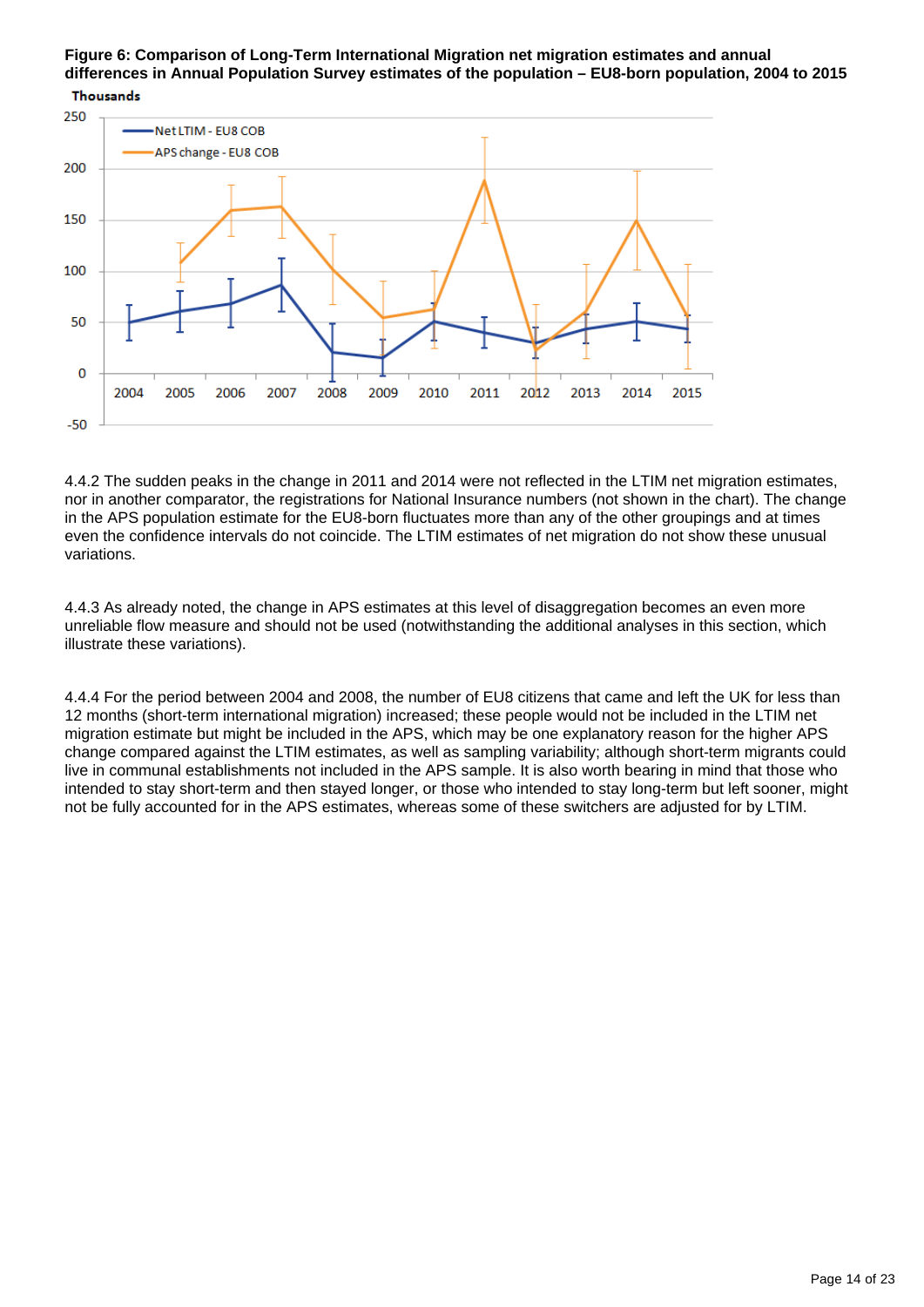## **4.5 EU2-born**

**Figure 7: Comparison of International Passenger Survey and Long-Term International Migration net migration estimates and annual differences in Annual Population Survey estimates of the population – EU2-born population, 2004 to 2015**



4.5.1 IPS data for the EU2 grouping (those born in Romania and Bulgaria) are only available from 2007 onwards, when they joined the European Union. More recently, and especially since the employment restrictions on this group were lifted in 2014, the change in the APS population estimate has been very similar to the net migration estimate for this group.

### **Notes for Illustrative analysis of the impact of the definitional differences on comparisons between the sources:**

- 1. It should be noted that headline LTIM figures published in the Migration Statistics Quarterly Report (MSQR) are based on nationality, not country of birth, although country of birth data are output with the finalised LTIM data every November or December. MSQR data also include UK-born people who are returning to the UK after living abroad for over one year or leaving the UK for a period of a year or longer. This note does not include people born in the UK nor with British nationality – only those who are foreign-born.
- 2. For more background to the use of confidence intervals, see the Note on Sampling and Uncertainty section of the [Migration Statistics Quarterly Report](http://www.ons.gov.uk/peoplepopulationandcommunity/populationandmigration/internationalmigration/bulletins/migrationstatisticsquarterlyreport/previousReleases).
- 3. For details on which countries are in which groupings, see the Migration statistics first time user guide, [glossary and list of products](https://www.ons.gov.uk/peoplepopulationandcommunity/populationandmigration/internationalmigration/methodologies/migrationstatisticsfirsttimeuserguideglossaryandlistofproducts).

# <span id="page-14-0"></span>**5 . Summary and next steps**

5.0.1 These brief analyses show the inconsistencies in the trend for the change in the Annual Population Survey (APS) population estimate. While the APS population estimates themselves show consistent trends (Figure A2), it can be seen that the change year-on-year is more volatile and indeed complex as highlighted by Figure D1 in Annex D.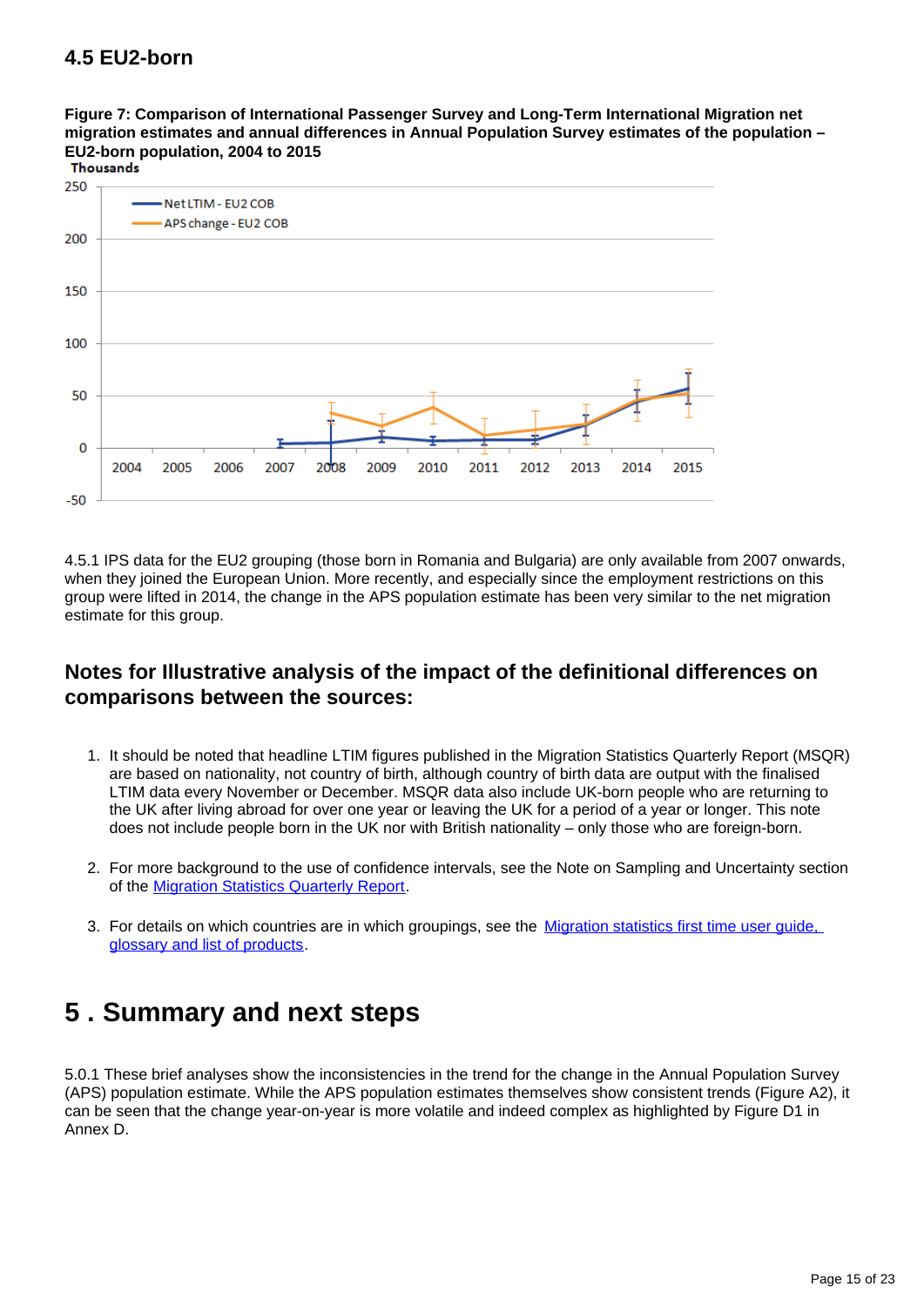5.0.2 The charts show that confidence intervals for the year-on-year change in the APS are larger than those for the Long-Term International Migration (LTIM) net migration estimates, reflecting a greater uncertainty in those data when represented as flows; and also show a more fluctuating trend than the LTIM estimates. These fluctuations can become more evident at smaller levels of geographical disaggregation.

5.0.3 The fact that there are differences between the trends in the charts in section 4 illustrates the effects of the definitional differences between the sources. Those definitional differences and the examples of trends highlight further why it is not advisable to use the year-on-year change in the APS population estimate as a proxy for a flow and why the more consistent LTIM estimate is the better source to use for estimates of net international migration flow. Similarly, it would not be appropriate to estimate stock figures by adding together flows data.

5.0.4 Given the limitations of how each data source can be used to measure international migration and the need for data to allow for detailed analysis of characteristics of migrants, particularly at subnational geographies, we are looking to alternative data sources. Making better use of administrative data could help overcome some of the limitations currently faced and improve our understanding of the impact of international migration in the UK. We have started work to identify how sharing, linking and exploiting new and existing survey and administrative data will help fulfil this need and enable more detailed analysis of international migration.

# <span id="page-15-0"></span>**6 . Annex A – Main trends in data sources**

## **6.1 Net long-term international migration trend**

6.1.1 Long-Term International Migration (LTIM) flows data are derived from the International Passenger Survey (IPS) plus adjustments made using administrative data for asylum seekers, non-asylum enforced removals, people resettled in the UK under resettlement schemes, visitor and migrant switchers and flows to and from Northern Ireland.

6.1.2 Net Long-Term International Migration is the difference between immigration and emigration. Please note that the headline LTIM figures published in the [Migration Statistics Quarterly Report](https://www.ons.gov.uk/peoplepopulationandcommunity/populationandmigration/internationalmigration/bulletins/migrationstatisticsquarterlyreport/previousReleases) (MSQR) are based on nationality, not country of birth, although country of birth data are output with the finalised LTIM data every November or December. MSQR data also include UK-born people who are returning to the UK after living abroad for over a year or leaving the UK for a period of a year or longer. This note does not include people born in the UK nor with British nationality – only those who are foreign-born.

6.1.3 Figure A1 shows that net migration for migrants born abroad was at its peak of 377,000 in 2015 and 373,000 in 2014. Previously this high was in 2004 when the EU expanded to include the central and eastern European countries of the EU8 and the recent increase coincides with the lifting of employment restrictions for Romanian and Bulgarian (EU2) citizens as well as the changing labour market conditions in the UK and other countries across the world.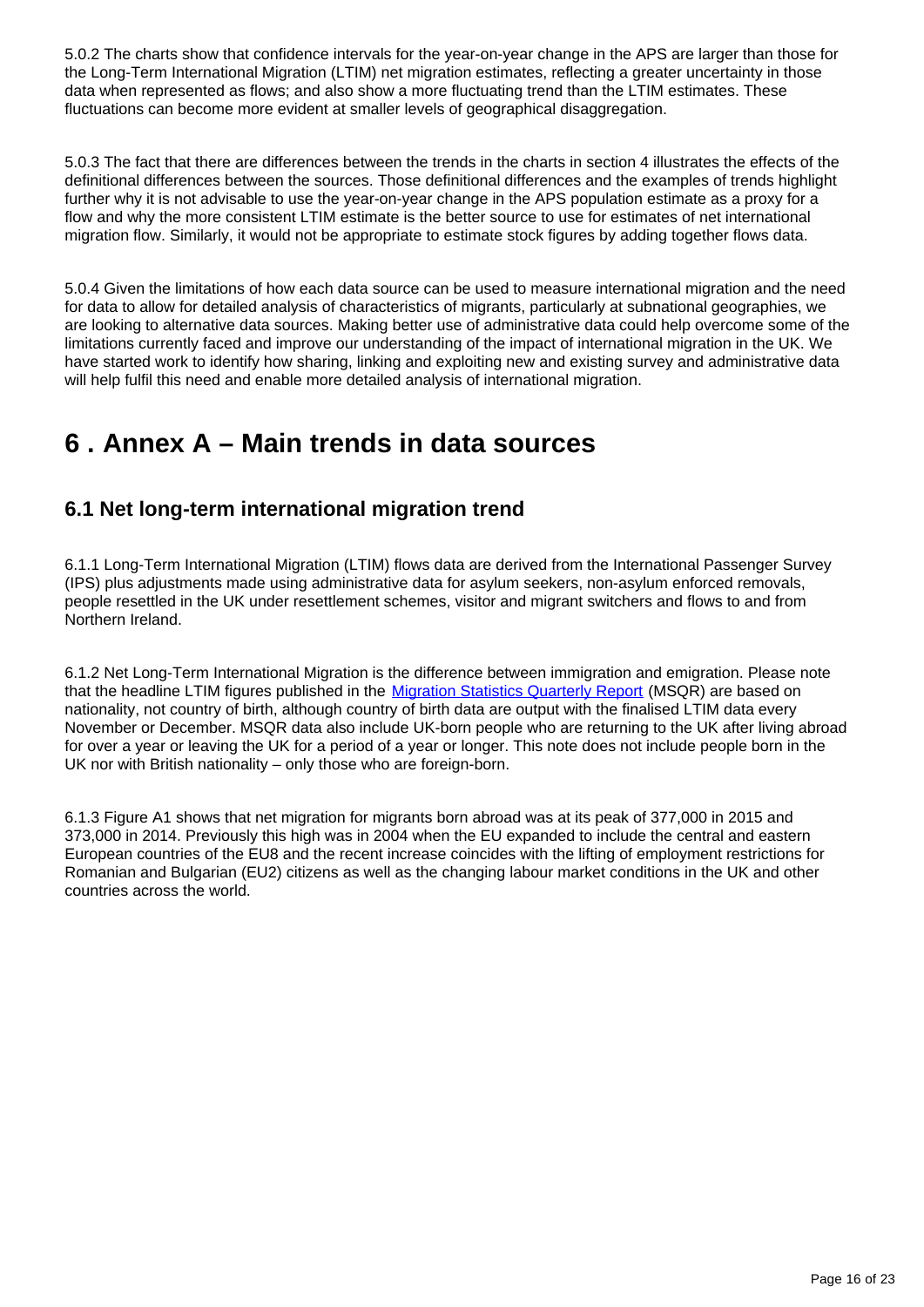

**Source: Office for National Statistics - Long-Term International Migration**

### **6.2 UK resident population by non-UK country of birth trend**

6.2.1 The Annual Population Survey (APS) provides an estimate of the resident population of the UK by country of birth and nationality, that is, an estimate of migrant stock in the UK. The APS is not a stand-alone survey but uses the quarterly Labour Force Survey (LFS) as a foundation and supplements this with annual local area sample boosts to produce rolling annual estimates.

6.2.2 Figure A2 shows that the non-UK born population has continually increased since 2004 and when further split by EU and non-EU both groups also show continual increases over time. The confidence intervals shown on the chart are relatively small for each stock estimate showing less variability when the data are interpreted in this way.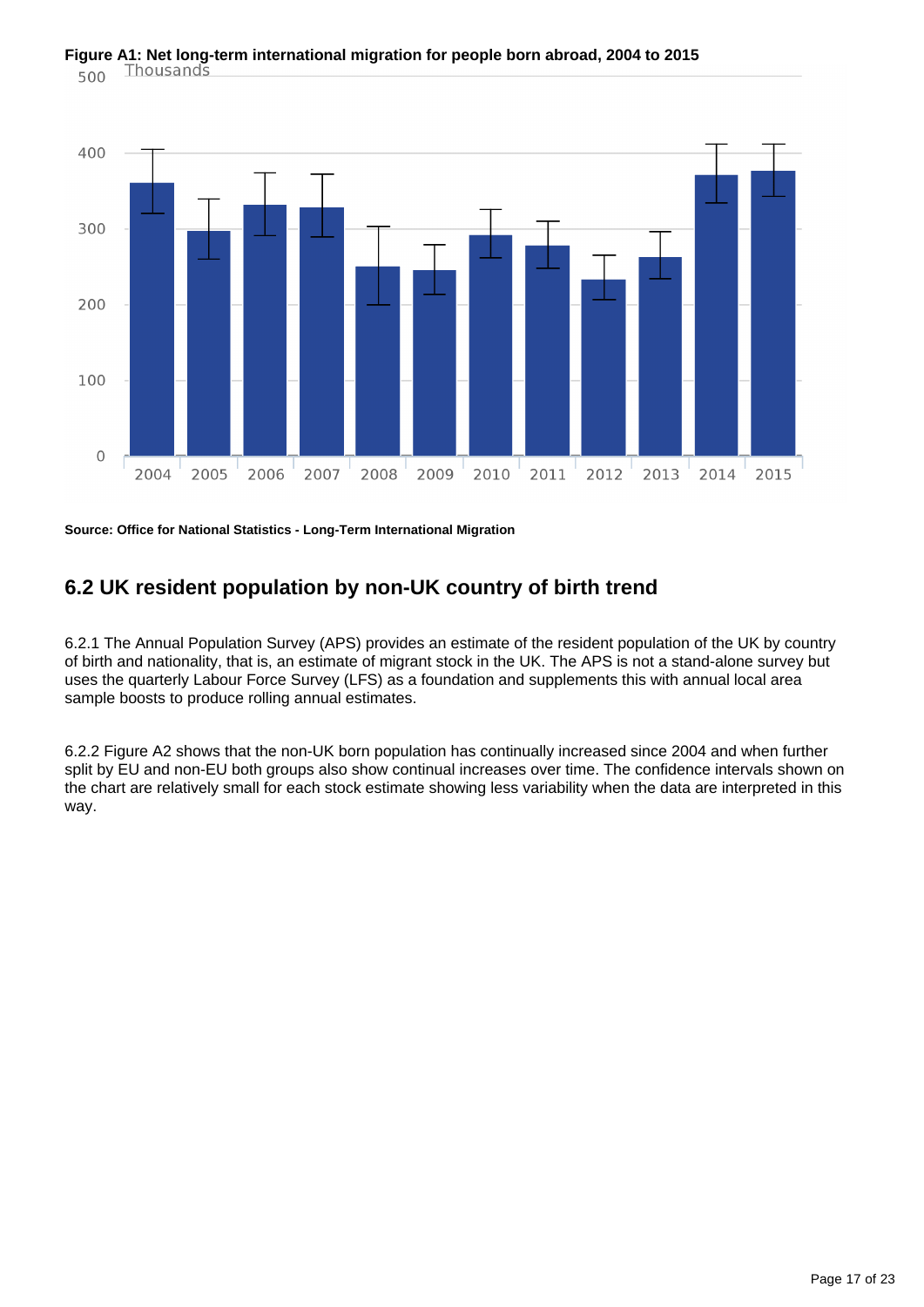

#### **Figure A2: UK resident population for people born abroad, 2004 to 2015 Thousands**

# <span id="page-17-0"></span>**7 . Annex B – Further detail on definitional differences**

## **7.1 Sampling frame**

7.1.1 The Annual Population Survey (APS) sampling frames cover those living in private households. This means that the majority of people living in communal establishments are excluded, which could affect recent migrants more so than others. This includes people who are living in halls of residence (notable for non-EU citizens who often come to the UK for study), hotels or hostels, holiday camps, hospitals, or on travellers' sites or agricultural accommodation. Some people who live in communal establishments may be included by proxy in private households (for example, students in halls of residence or children in boarding school, who have at least one parent resident in the UK).

7.1.2 The International Passenger Survey (IPS), in contrast, samples from all people crossing the counting line regardless of accommodation type.

7.1.3 Thus it can be seen that the change in the APS from year to year can reflect changes within the population, for example, between communal establishments and households, as well as international migration.

7.1.4 Further to the information presented in Table 1, it should be noted that the sources carry different types and margins of error for the statistics derived from them and these can have a significant impact on comparisons. Confidence intervals are larger when the change in the population is derived from the APS and when compared with the IPS this indicates a higher level of uncertainty around the APS data. The confidence intervals around the actual APS population estimates are much better, showing that the APS should be used for overall population estimation and not for measuring year-on-year changes.

## **7.2 Timing**

7.2.1 The IPS is made up of one-off interviews that occur on an ongoing basis throughout the year; these are compiled to estimate the total flow in each year.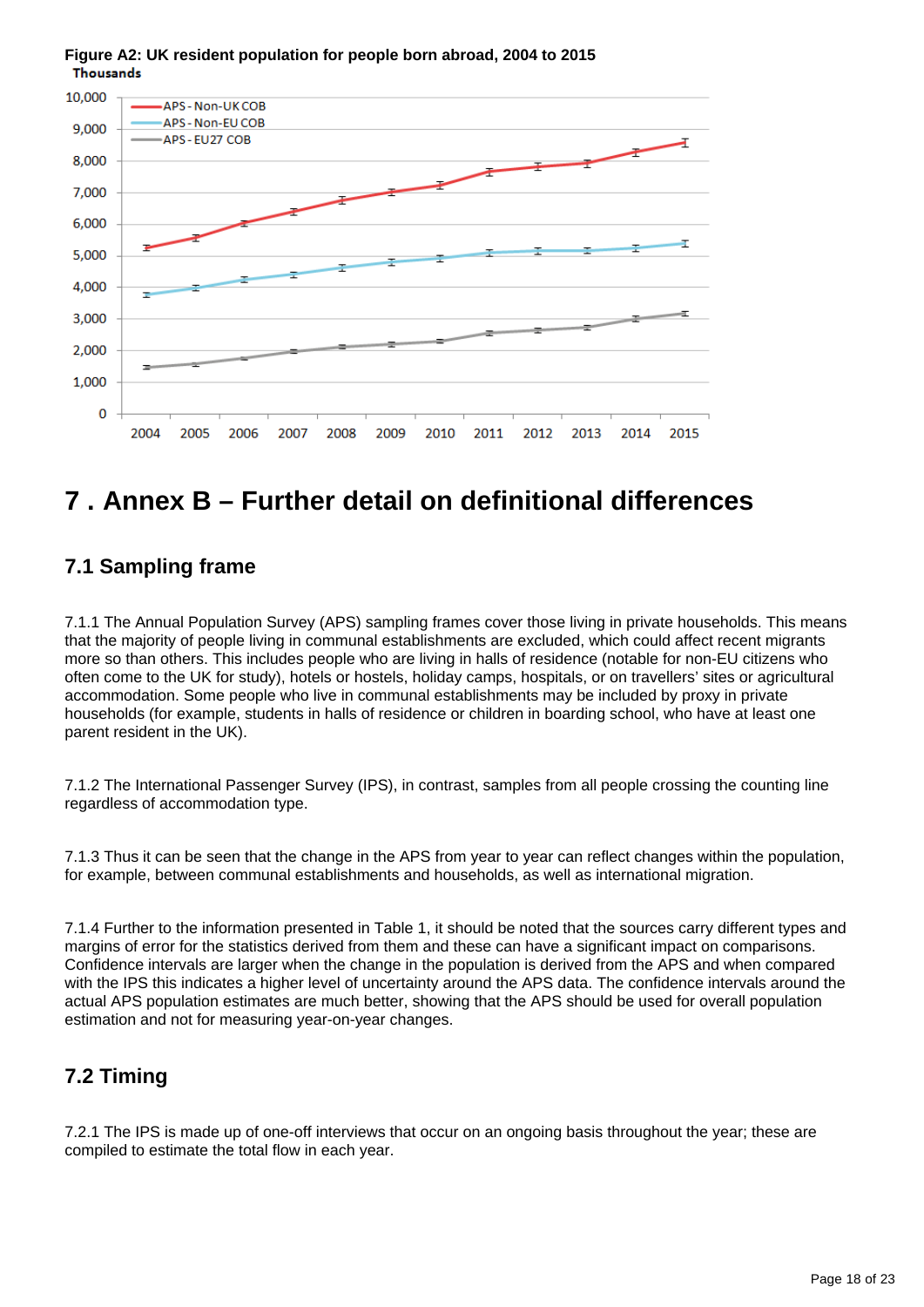7.2.2 A true stock measure is one made at a specific instant in time – the 2011 Census for example. Although APS data on migration are used as stock estimates, the methodology means that each estimate is measured over an extended period of time (3 months in the case of the LFS and a year in the case of the APS).

7.2.3 The APS collects information on the time since arrival in the UK for those people who are foreign-born. These give a broad indication of how the change in the number of migrant workers may have been affected by recent migration but they are not consistent with migrant inflows since they do not account for people who have left within the period.

## **7.3 Definition of a migrant**

7.3.1 The APS classifies a migrant by their self-reported country of birth or alternatively by their nationality. Meanwhile the IPS and Long-Term International Migration (LTIM) follow the UN definition that a move to a new country for a period of at least 12 months is classed as long-term migration. Consequently LTIM includes only long-term migrants and includes those who are British citizens, or who were born in the UK.

7.3.2 APS estimates of migrant workers relate to long-term migrants, similar to the IPS. The APS sample may include some short-term migrants, for example, those intending to stay long-term but who later change their minds. The impact of this on the estimates cannot be quantified but is assumed to be small. The design of the APS means that a significant proportion of short-term migrants are excluded, that is, anyone not staying at a private household address and anyone who regards their main residence as overseas.

7.3.3 The number of migrants who change their length of stay intentions (switchers) is unavailable from the APS; whereas in the LTIM estimates switchers are accounted for. It should also be borne in mind that in contrast to the APS and IPS, short-term migrants are a significant element of National Insurance number statistics; and so it can be seen that only IPS estimates specifically restrict calculations to long-term, or separately short-term, migrants independently.

7.3.4 It is not immediately apparent the extent to which short-term migration may affect the differences between the sources – it is likely that the APS sample contains a higher number of short-term migrants than LTIM, but this is probably still lower than other administrative data sources estimates such as those from HM Revenue and Customs or the Department for Work and Pensions, which are likely to (by design) include a greater proportion of resident short-term international migrants.

7.3.5 It is worth noting that until January 2008, APS interviewers were instructed to only include people who had been in the UK for over 6 months. After this date the residency requirement was removed. Our analysis showed that the removal of this residency requirement had no significant effect on the estimates produced.

## **7.4 Nationality**

7.4.1 The APS defines migrants based on their nationality or country of birth. While a person's country of birth is normally clearly defined and will not change, a person's nationality may change. A person may come to the UK as a foreign national, but later become a UK national, or may give birth to a child in the UK but the child could retain a foreign nationality. Therefore the numbers of foreign nationals living in the UK may change regardless of inflows or outflows and thus distort the theoretical relationship between stock and flow measures.

7.4.2 Respondents to the APS are asked their nationality once on first contact. In the IPS a person's citizenship is taken from the passport shown at the time of the interview, or if this is not available it is taken as stated by the respondent. A further methodological issue exists because neither survey clearly accounts for the case of dual nationality or dual passports.

7.4.3 Note, the analysis in this note uses country of birth measures, not nationality.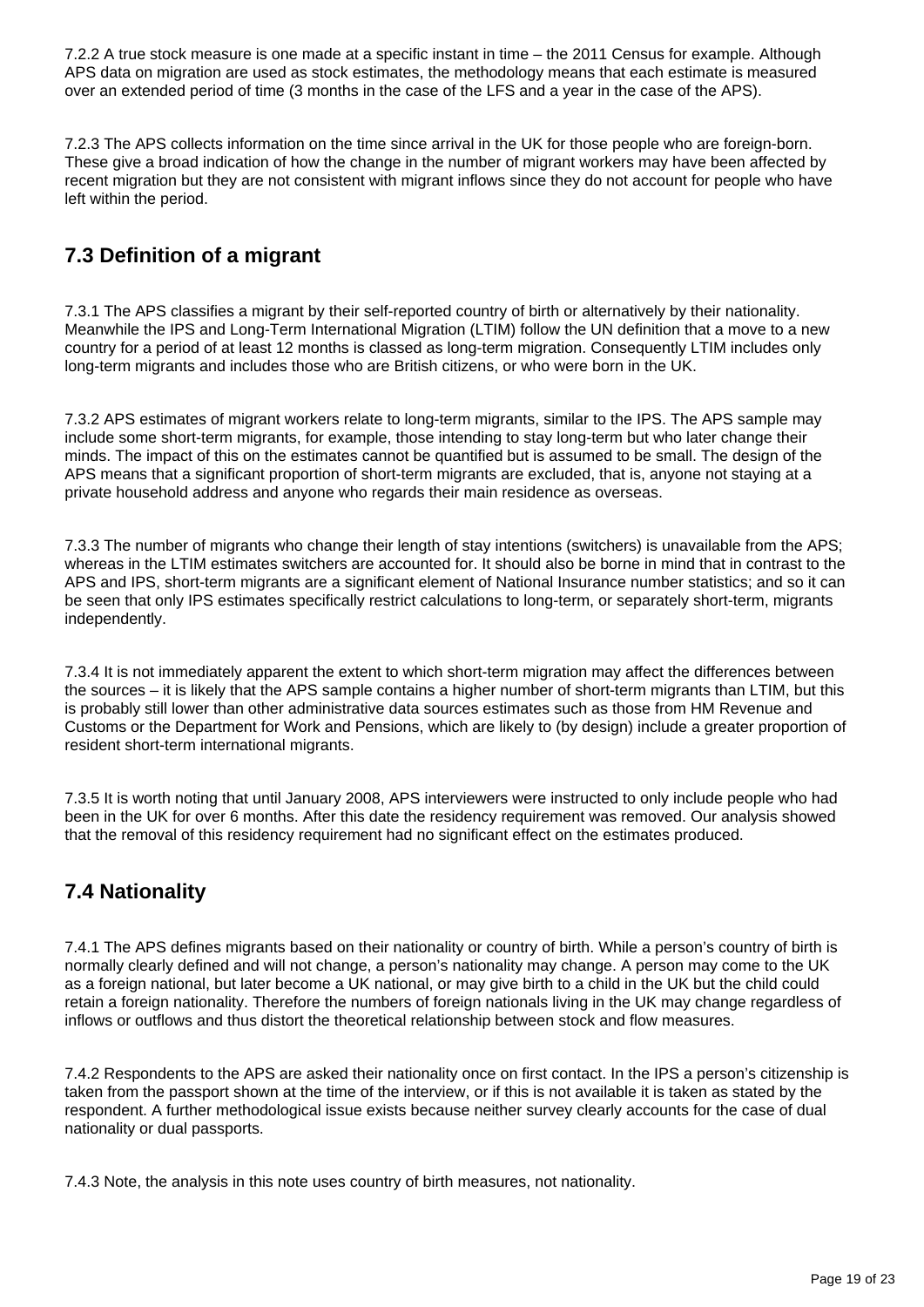## **7.5 Asylum seekers**

7.5.1 Persons arriving as asylum seekers or as refugees on resettlement schemes are identified and removed from the IPS. However, one of the components of LTIM is an adjustment for asylum seekers and refugees based on Home Office administrative records.

7.5.2 The LFS and APS do not routinely ask questions to identify asylum seekers and it is not known how many asylum seekers are included in population estimates from these sources. Those living in communal establishments such as deportation centres would be excluded and it is unknown to what extent communication barriers, or reluctance to take part in government surveys may reduce the response rate of those living in private households. In 2008, the "[Eurostat ad-hoc module](http://ec.europa.eu/eurostat/documents/1978984/6037334/Evaluation-Report-AHM-2008.pdf)" asked migrants why they had come to the UK and found that 208,000 non-UK born individuals living in the UK in the 3 months to June 2008 had come to the UK to seek asylum – 3% of all non-UK born people living in the UK at the time. However, this included all people living in the UK who came to the country seeking asylum, irrespective of when they came and whether they were still seeking it.

# <span id="page-19-0"></span>**8 . Annex C - Reason for migration**

8.0.1 It is difficult to compare estimates of employed non-UK born migrants from the Annual Population Survey (APS) with estimates of those giving their reason for migration as work-related in the International Passenger Survey (IPS). Additionally, the APS shows that estimates of those coming to accompany or join others is higher than it is in the IPS, and the other way round for work.

8.0.2 There are a number of reasons why this may be the case, but these all indicate that at this level of disaggregation the differences between the 2 sources' methodology and coverage start to complicate any conclusions that can be drawn. Possible explanations could include:

- the structure of the surveys
- those who settle are perhaps more likely to have been accompanying others rather than those who came to the UK only transiently who may have been more likely to be working or studying; thus those that remain in the APS will be more likely to be the accompany or joiners who are in the population longer
- migrants' actual lives differing from their intentions for example, someone coming to accompany or join another may also work, or may later take up employment, or a student may have a part-time job and their responses to the different surveys may reflect different patterns of life
- the black economy those involved may be reluctant to give accurate answers to government surveys
- recall bias, whereby migrants' answers to the APS after they have been resident for some time may well differ from answers they might have given when they initially entered the country
- for those coming to accompany or join others, at the point of arrival (IPS) reasons such as work may be more present in their mind than when they are surveyed in the home (APS) when accompanying others may seem more pertinent
- the reasons for migration of those living in communal establishments may differ from the reasons that would be given by household residents, especially where they are given by proxy

8.0.3 For the purposes of this note it suffices to note that the differences being seen in reason for migration and the unknown element of the reasons that would be given by those living in communal establishments, indicates that a direct comparison of the reason for migration may be unreliable. Future research could help to investigate this looking, for example, at: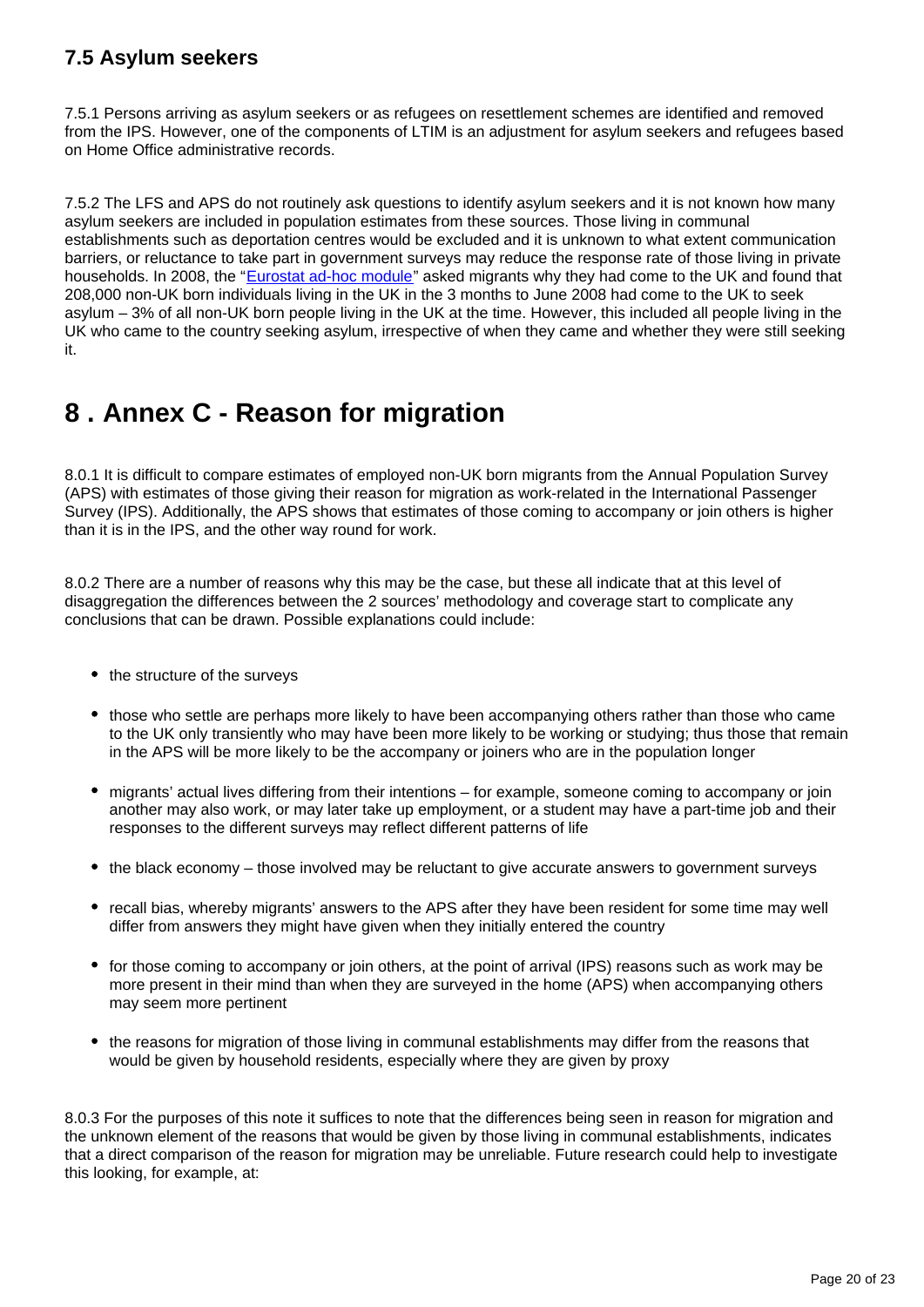- questionnaire wording and routing in the surveys
- the migrant-journeys of migrants
- how migrants are likely to respond in different circumstances especially those in the black market economy or being paid cash-in-hand, for example
- the differences between EU and non-EU workers (this difference between the sources seems not to affect EU migrants)
- whether those who stated they were accompanying others are also employed

8.0.4 That research is beyond the scope of this note.

# <span id="page-20-0"></span>**9 . Annex D – Conceptual framework of the complexity in comparing APS and IPS**

9.0.1 Figure D1 highlights the complexity around the issues discussed in this note and shows that while the International Passenger Survey (IPS) measures immigrants and emigrants as they flow into or out of the country, it does not monitor people once they are in the population. While the Annual Population Survey (APS) does capture a "part" of that population, it does not measure the "movement" of people and so is not a better measure of international migration flows than Long-Term International Migration (LTIM).

9.0.2 It can be seen, for example, that many non-UK born residents in communal establishments would be excluded from the APS sample. The second most common reason for migration recorded by LTIM is study and many of those students will live in communal establishments not covered by the APS. Hence this section of the population is not captured unless they move into the household population, or emigrate. Migrant flows are captured by the IPS as they immigrate or emigrate, but not as they move "within" the population.

9.0.3 The APS could pick up a move from a communal establishment into a private household, which would appear as an increase in the APS compared with the previous year; however, that movement would be reflected as an immigration event if the change in the APS population were given as a proxy for a flow, but of course that immigration event happened prior to the migrant moving into the APS sample and so would result in an inaccurate APS flow measure for that time period. Visitor and migrant switchers (that is, those whose intended length of stay changes) are adjusted for in LTIM. This adjustment would not be reflected in APS measures. The APS will capture the population in private households and so it can be used as a good measure of the non-UK born population, but because it misses so much of the flow movement as those flows happen and also covers only part of the population anyway, it can be seen that the IPS LTIM measure of flow is better than looking at the change in the APS population.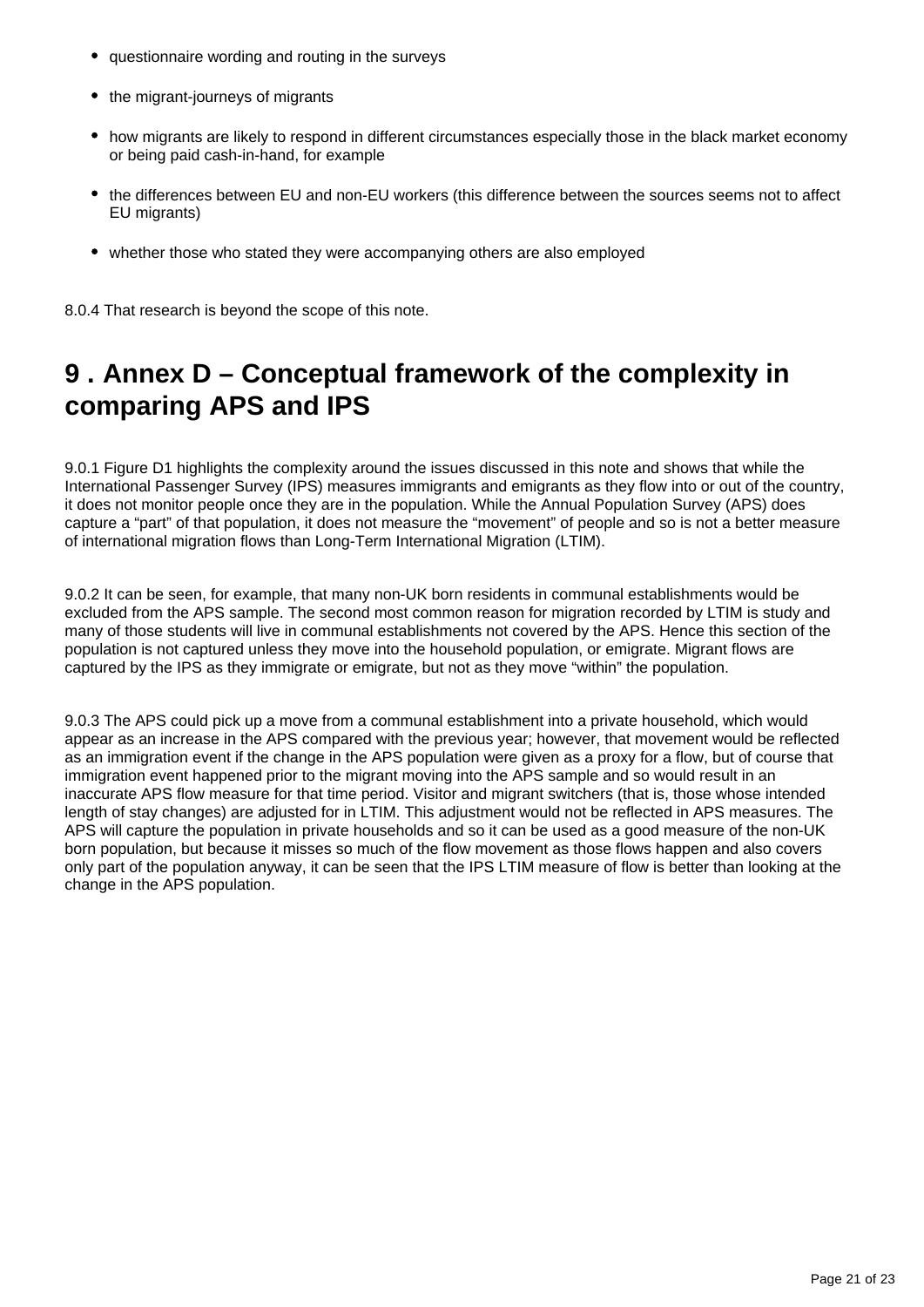#### **Figure D1: Conceptual framework illustrating the complexity of capturing flows and stocks data for non UK-born international migrants (not to scale)**



# <span id="page-21-0"></span>**10 . References**

Long-Term International Migration statistics:

**• [Migration Statistics Quarterly Report \(ONS, 2016\)](http://www.ons.gov.uk/peoplepopulationandcommunity/populationandmigration/internationalmigration/bulletins/migrationstatisticsquarterlyreport/previousReleases)** 

Annual Population Survey statistics:

• [Population by Country of Birth and Nationality: 2015 \(ONS, 2016\)](http://www.ons.gov.uk/peoplepopulationandcommunity/populationandmigration/internationalmigration/bulletins/ukpopulationbycountryofbirthandnationality/august2016)

Previous comparisons paper:

[Estimating International Migration: An exploration of the definitional differences between the Labour Force](http://www.ons.gov.uk/ons/rel/migration1/population-by-country-of-birth-and-nationality/sources-of-international-migration-data/differences-between-sources-of-international-migration-data.pdf)   $\bullet$ [Survey, Annual Population Survey, International Passenger Survey and Long-Term International Migration](http://www.ons.gov.uk/ons/rel/migration1/population-by-country-of-birth-and-nationality/sources-of-international-migration-data/differences-between-sources-of-international-migration-data.pdf)  [\(ONS, 2009\)](http://www.ons.gov.uk/ons/rel/migration1/population-by-country-of-birth-and-nationality/sources-of-international-migration-data/differences-between-sources-of-international-migration-data.pdf)

Other references: